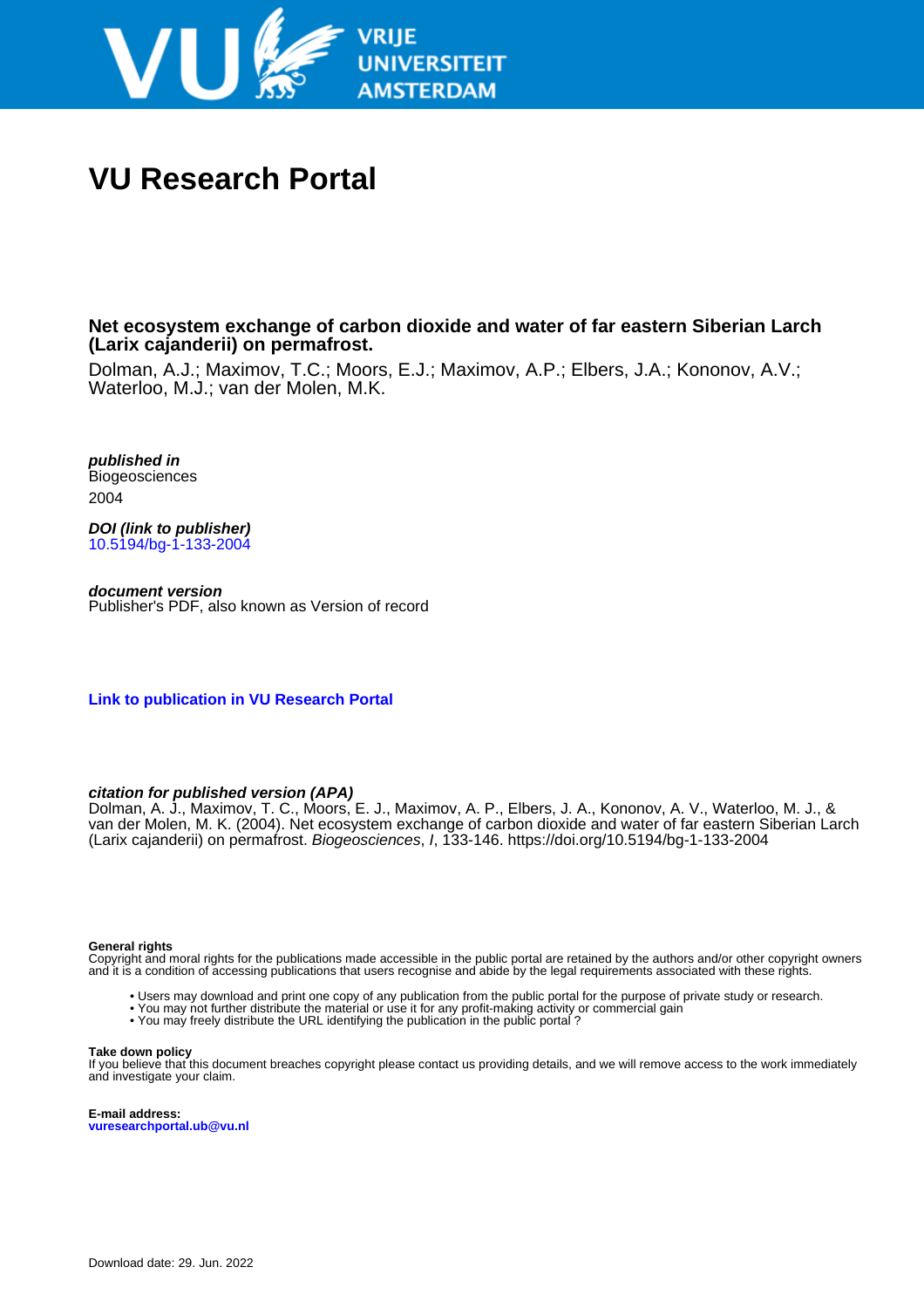

# **Net ecosystem exchange of carbon dioxide and water of far eastern Siberian Larch (***Larix cajanderii***) on permafrost**

A. J. Dolman<sup>1</sup>, T. C. Maximov<sup>2</sup>, E. J. Moors<sup>3</sup>, A. P. Maximov<sup>2</sup>, J. A. Elbers<sup>3</sup>, A. V. Kononov<sup>2</sup>, M. J. Waterloo<sup>1</sup>, and **M. K. van der Molen**<sup>1</sup>

<sup>1</sup>Vrije Universiteit, Dept. Hydrology and Geo-Environmental Sciences, Faculty of Earth and Life Sciences, De Boelelaan 1085, 1081 HV Amsterdam, The Netherlands

<sup>2</sup>Institute for Biological Problems of the Cryolithozone (IBPC), Yakutsk, Republic of Sakha (Yakutia), Russia <sup>3</sup>Alterra, PO Box 47, 6700 AA Wageningen, The Netherlands

Received: 24 June 2004 – Published in Biogeosciences Discussions: 6 August 2004 Revised: 16 November 2004 – Accepted: 1 December 2004 – Published: 23 December 2004

**Abstract.** Observations of the net ecosystem exchange of water and  $CO<sub>2</sub>$  were made during two seasons in 2000 and 2001 above a Larch forest in Far East Siberia (Yakutsk). The measurements were obtained by eddy correlation. There is a very sharply pronounced growing season of 100 days when the forest is leaved. Maximum half hourly uptake rates are  $18 \mu$ mol m<sup>-2</sup>s<sup>-1</sup>; maximum respiration rates are  $5 \mu$ mol m<sup>-2</sup> s<sup>-1</sup>. Net annual sequestration of carbon was estimated at  $160 \text{ gCm}^{-2}$  in 2001. Applying no correction for low friction velocities added 60 g C m<sup>-2</sup>. The net carbon exchange of the forest was extremely sensitive to small changes in weather that may switch the forest easily from a sink to a source, even in summer. June was the month with highest uptake in 2001.

The average evaporation rate of the forest approached  $1.46$  mm day<sup>-1</sup> during the growing season, with peak values of 3 mm day−<sup>1</sup> with an estimated annual evaporation of 213 mm, closely approaching the average annual rainfall amount. 2001 was a drier year than 2000 and this is reflected in lower evaporation rates in 2001 than in 2000.

The surface conductance of the forest shows a marked response to increasing atmospheric humidity deficits. This affects the  $CO<sub>2</sub>$  uptake and evaporation in a different manner, with the  $CO<sub>2</sub>$  uptake being more affected. There appears to be no change in the relation between surface conductance and net ecosystem uptake normalized by the atmospheric humidity deficit at the monthly time scale. The response to atmospheric humidity deficit is an efficient mechanism to prevent severe water loss during the short intense growing season. The associated cost to the sequestration of carbon may be another explanation for the slow growth of these forests in this environment.

# **1 Introduction**

There is increasing evidence that the northern latitudes are experiencing the effects of global warming. The increased and early greening of the land surface as detected by satellite remote sensing and forest inventory data (Buermann et al., 2003) is one of the strong lines of evidence. There is also evidence, both from inverse and bottom up modelling studies (e.g. Bousquet et al., 1999; Lucht et al., 2002) that the northern hemisphere is sequestering large amounts of carbon at increased rates. It is thus of considerable interest to determine the carbon uptake of forest in the northern hemisphere. Although Siberian forests constitute 20% of the world's forest area, little is known about their role in the carbon budget and about their role in the regional and continental water balance.

Preliminary studies using eddy correlation , mostly from Central Siberia, indicate that the sink strength of Siberian pine forest is between 50 and 250 g C m<sup>-2</sup> yr<sup>-1</sup> (Schulze et al., 1999). Estimates using inverse atmospheric modelling techniques suggest a carbon sink capacity of  $1.5 \text{PgC yr}^{-1}$ for North Asia (Bousquet et al., 1999). The latter estimate includes all land use change in a ten-year period and is based on atmospheric  $CO<sub>2</sub>$  measurements. More recently Roedenbeck et al. (2003) suggest an approximately neutral carbon balance for boreal Eurasia. These results obtained using inverse modelling techniques are poorly constrained by the observations and, clearly, more information on the carbon balance of boreal Eurasian forests is needed to better define the a-priori estimates that are used in the inversion studies.

The forests of Siberia represent one of the last natural frontiers in the world. Nearly 65% of these forests grow in areas with permafrost (Shvidenko and Nilsson, 1994). The Siberian forests in the Far East cover 45% of the total forests in Siberia. It is estimated that 74 Pg C and 249 Pg C is stored in the vegetation and soil, respectively, of forest ecosystems of Siberia (Dixon et al., 1994). The estimated carbon

<span id="page-1-0"></span>*Correspondence to:* A. J. Dolman (han.dolman@geo.falw.vu.nl)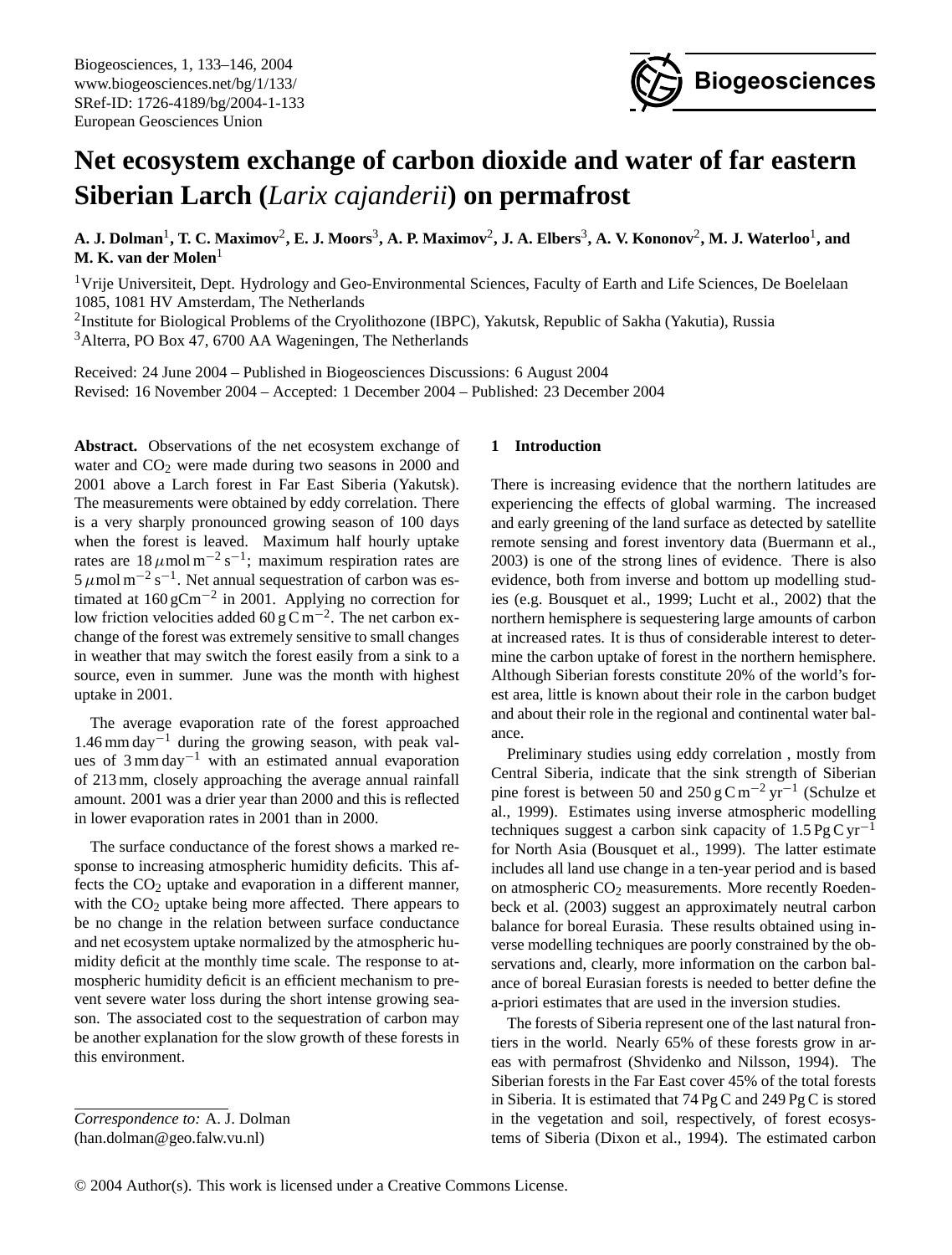stocks in the soils of forest and tundra ecosystems of Yakutia amount to 17 Pg under the forests cover (in total 125.5 Mha forest and 37 Mha tundra). This is about 25% of the total carbon stocks of forest soils in the Russian Federation.

Maximum half hourly rates of Net Ecosystem Exchange of  $CO<sub>2</sub>$  (NEE) quoted by Röser et al. (2002) for West Siberian Betula and two mixed stands are 13, 10 and  $8 \mu$ mol C m<sup>-2</sup> s<sup>-1</sup>, respectively. For the same forest as discussed in this paper, Hiyama (2000) quotes maximum uptake rates for July of 15.9  $\mu$ mol m<sup>-2</sup> s<sup>-1</sup>. Schulze et al. (1999) quote maximum daytime values in July between 7 and 11  $\mu$ mol C m<sup>-2</sup> s<sup>-1</sup>, again for Central Siberian forests. Although it is difficult to precisely compare these rather subjective maximum rates, they do give a qualitative feeling for the magnitude of the flux of Siberian forests.

At present there is little empirical understanding of the role of this stock in the global carbon cycle, or, perhaps more importantly, how it may change in the future under changing natural (fire, climate) or anthropogenic forcing (logging). It is well known (e.g. Lindroth et al., 1998) that European boreal forest on drained peat soils can be large sources rather than sinks of  $CO<sub>2</sub>$  in years when early thawing sets in. If global warming in the boreal forest region of Eurasia becomes persistent, as suggested by Serreze et al. (2000), then the Eurasian forest on permafrost may experience a similar shift from an arguably small sink to a much larger source. The sheer magnitude of the area involved makes this an important issue for research. The key to understanding this behaviour is to investigate the sensitivity of Net Ecosystem Exchange (the balance between assimilation, and heterotrophic and autotrophic respiration, NEE) in situ. Ideally this would be augmented by longer-term estimates of disturbance such as fires, to assess the Net Biome Production (NBP) (e.g. Körner, 2003; Dolman et al., 2003), but a process understanding at annual timescales is an obvious prerequisite. Thus, to be able to give reliable estimates of carbon sequestration of Far East Siberian forests direct measurements of the net uptake of  $CO<sub>2</sub>$  at seasonal to annual timescales are required. An advantage of such direct measurements is that they also give insight into the sensitivity of the eco-physiology of Siberian forest to changes in climate. We purposely investigate in this paper the fluxes of both carbon and water, as they are closely interlinked and understanding  $CO<sub>2</sub>$  uptake by forests requires above all a good understanding of the use of water by the forest.

There has been some scattered previous work on evaporation in this area of Siberia that, amongst others, stimulated the current study. Kelliher et al. (1997) took a series of 9 days of eddy correlation measurements above a forest some 160 km South of Yakutsk and found average daily evaporation to be at 1.9 mm  $(\pm 0.3)$ . Ohta et al. (2001) took a full year of measurements and observed maximum evaporation rates of 2.9 mm day−<sup>1</sup> at the beginning of July. The average rate over the growing season was estimated at  $1.2$  mm day<sup>-1</sup>. Ohta et al. (2001) also found a strong seasonality in the evaporation fluxes that was, not unexpectedly, related to the existence of needles on the canopy. Based on their respective measurements and some interpolation, Kelliher et al. (1997) and Ohta et al. (2001) estimated total annual evaporation of East Siberian Larch to be at 169 and 151 mm, respectively. With an annual precipitation of 213 mm, this leaves preciously little water available for runoff.

For Central Siberian forest Schulze et al. (1999) in an extensive review, quote daily evaporation rates for a larch and two pine forests of 1.4 to 1.7 mm in July that appear to be somewhat lower that those for East Siberian larch. An analysis of two years of measurements over a Central Siberian pine forest by Tchebakova et al. (2002) found evaporation rates of 1.5 to 2 mm day<sup>-1</sup> with a three year average for the growing season of  $1.5 \text{ mm day}^{-1}$ . Generally these low evaporation rates, typically using up to only 20% of the available energy, are associated with high Bowen ratios, well above 1, even when the forest are well supplied with water.

The little information available today about Siberian forest relates primarily to Central Siberia or concerns relatively short periods of campaign based measurements (see also Heimann, 2002). This paper aims to extend that information and describes direct measurements of net ecosystem exchange of  $CO<sub>2</sub>$  and water and energy fluxes of a larch forest (*Larix cajanderii*) in East Siberia, near Yakutsk. This part of the forest may be considered representative of the vast expanse of larch forest of East Siberia.

We present the first series of coupled evaporation and  $CO<sub>2</sub>$ exchange observations obtained in a two-year period. This allows also within specific uncertainty ranges, the annual sink strength to be determined.

#### **2 Site description and methods**

#### 2.1 Site description

The forests around Yakutsk form part of the vast watershed of the River Lena with an estimated surface area of 2490 km<sup>2</sup>. The territory of the Sakha Republic (Yakutia) covers some  $3.1 \times 10^6$  km<sup>2</sup>, including the New Siberian Islands. The largest rivers are the Lena, Anabar, Olenek, Yana, Indigirka and the Kolyma. Most of this territory is covered by forest; toward the north the forest changes into tundra lands. A useful, up to date review of the geology, climate and ecology may be found in Giorgiadi and Fukushima (1999).

The measurement site is located in the middle reaches of the Lena and is in a region of continuous permafrost. The climate exhibits a strong continentality; at Yakutsk the annual mean temperature is  $-10.4\degree C$  and the lowest temperature measured is −57.1◦C. The mean annual rainfall in Yakutsk is 213 mm (e.g. Schulze et al., 1999); the 30-year climatological average is 240 mm. The soils in the area consist of fluvial deposits and are classified as cryomorphic dernotaiga solidized soils. Low annual mean rainfall prevents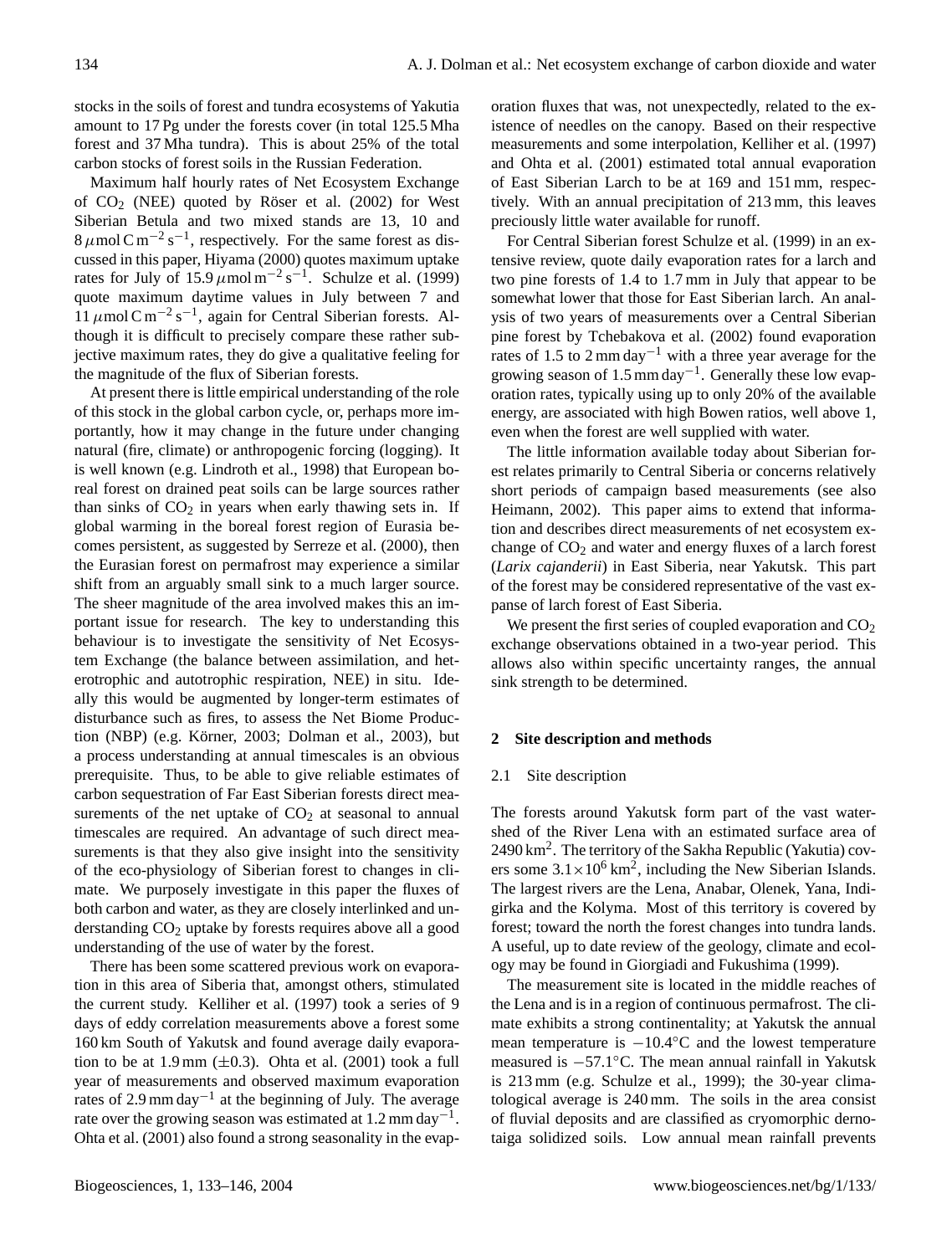podzolization in this area. Crucial is the influence of the permafrost layer, which thaws down to 1.2 m below the forest floor during the summer and then freezes up again during the autumn and winter. The dominant species in the forests is Cajanderii Larch: *Larix cajanderii*. The forests are best classified as "middle taiga" or light taiga.

The forest where the measurements were taken lies about 40 km northeast of the city of Yakutsk, at the Forest station "Spasskaya Pad" (62°15'18.4" N, 129°37'07.9" E). The altitude is 220 m a.s.l. The site is described extensively in Ohta et al. (2001). At the time of measurement the mean stand height was 18 m and the stand density 840 trees  $ha^{-1}$ . The average age of the stand is 160 years. The Japanese-Russian team of Ohta et al. (2001) established a scaffolding tower in 1996 of 32 m high, which was used to obtain the current set of measurements. In 2001 no separate estimates of plant area index (PAI) were available, but the estimates of Ohta et al. (2001) for the leafless canopy of 1.7 and 3.7 for the fully leaved season made by fisheye photography, may serve as a useful reference. It is relevant to note that due to local fire protections, there has not been fire at the site over the last 80 years.

#### 2.2 Methods

The eddy correlation instrumentation consisting of a 3-D Gill Solent sonic anemometer (R2), a krypton hygrometer and a LICOR 6262 infrared gas analyser was installed at 34 m on a telescopic mast, mounted on the micrometeorological tower. This system measured the net ecosystem exchange of  $CO<sub>2</sub>$  (NEE) and also latent (evaporation), sensible heat and momentum exchange (e.g. Aubinet et al., 2000). The covariances as well as the raw data were stored and post processed using software that corrects for sensor misalignment, frequency loss, sensor separation etc. (Aubinet et al., 2000; Dolman et al., 2002). We also included the angle of attack dependent calibration as proposed by Gash and Dolman (2003) and as described in van der Molen et al. (2004). We used the open path (Krypton) hygrometer to calculate evaporation.

The measurements of NEE were taken in a two-year period, from 14 July 2000 until 1 December 2000 and the next year from 20 April 2001 to 25 September 2001. During the long and extremely cold winter of Siberia we were not able to continue our measurements. Not all data after October fitted our quality criteria, and so these data are not used in the subsequent analysis. Figure 1 shows the degree of energy balance closure for the 2001 data. A regression line gives a slope of 0.88 with an intercept of 26 and an  $r^2$  of 0.79 (a regression forced through the origin gives a slope of 0.92). The addition of the angle of attack dependent calibration (van der Molen et al., 2004) improved the energy balance closure by 13%. This degree of energy balance closure gives good confidence in the quality of our flux measurements. We suspect that the remaining energy loss is due to a mismatch of the



**Fig. 1.** Energy balance closure test for 30 min averages of the sum of latent and sensible heat versus net radiation minus soil heat flux. The slope of the line is 0.83 with an intercept of  $26 \text{ Wm}^{-2}$  and a  $r^2 = 0.79$ .

 $\log$ . footprint of the radiative sensors and the eddy correlation instruments. The half hourly values of available energy may also differ from the eddy correlatin fluxes because we did not correct for storage of heat. This effect would be rather small. Spectra (not shown) show good agreement with the classic Kaimal shapes (Kaimal and Finnigan, 1994). We applied no gap filling.

and the Krypton and Licor gas analysers also give atmospheric humidity. We used the sonic temperature and the reading from the effect pain analyser to obtain variets of at mospheric humidity. Net radiation was measured from the reading from the closed path analyser to obtain values of at-The sonic anemometer also gives readings of temperature four components and taken from the GAME (GEWEX Asian Monsoon Experiment) data CD-ROM (e.g. Ohta et al., 2003).

### **3 Results**

# 3.1 Net ecosystem exchange of  $CO<sub>2</sub>$

Figure 2 gives the seasonal and daily course of the halfhourly eddy correlation measurements for the  $CO<sub>2</sub>$  flux plotted as contour lines. We show here both the 2001 set as this covers a full seasonal cycle, and the 2000 dataset that started only in July. We concentrate first on the 2001 measurements. From the start of the 2001 measurements (20 April 2001, day 110) until day 144 the forest looses a small amount of carbon by soil respiration (positive NEE). Around day 130 (10 May) there is a sudden increase in respiration. This appears to be primarily related to increased temperatures, stimulating heterotrophic respiration, that drop down again after that day. Interestingly there is also a small peak around day 140 (20 May) when the NEE is positive. We suggest that some of this peak may be related to pre-budding autotrophic respiration,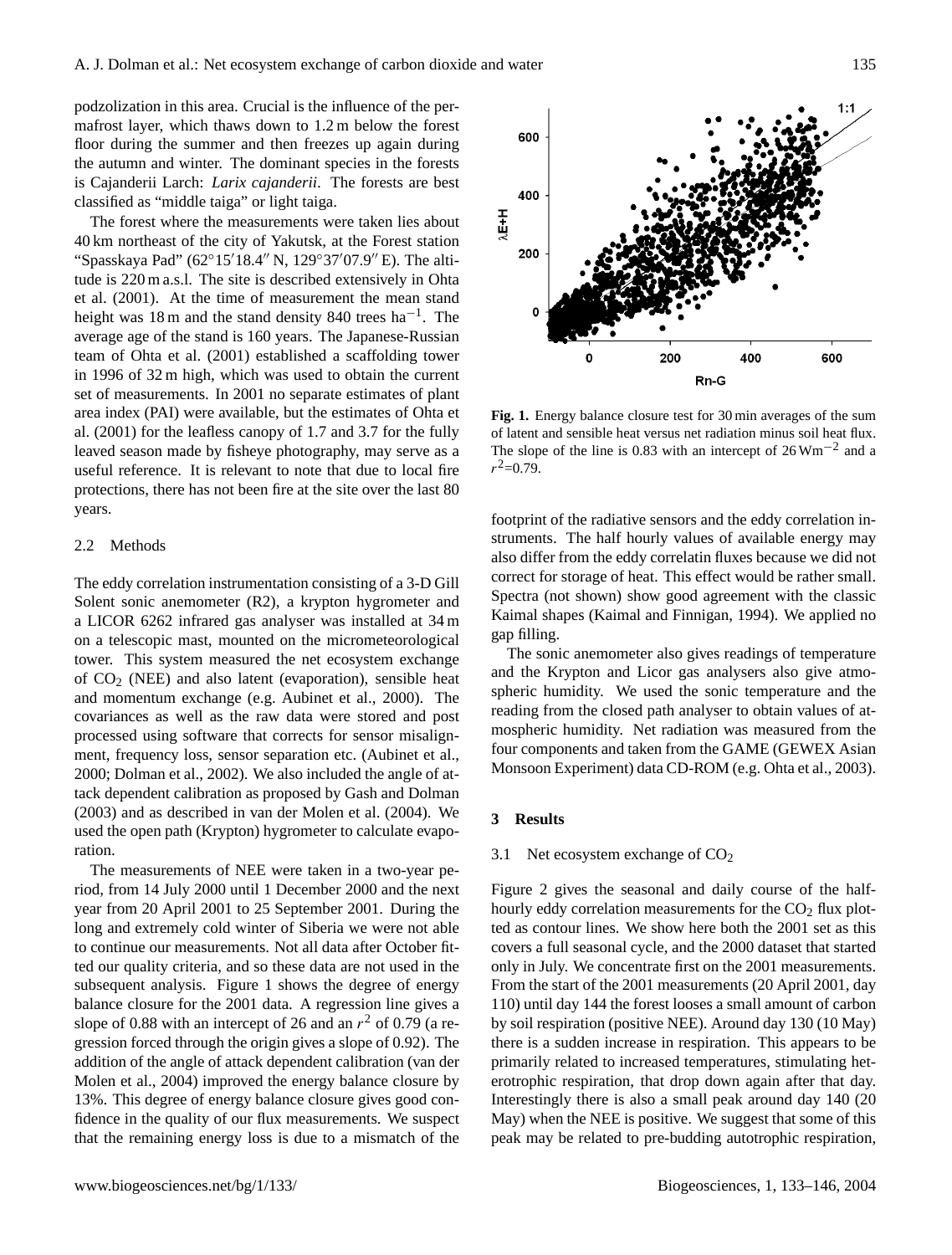

Fig. 2. Diurnal and seasonal CO<sub>2</sub> flux for the larch forest at Spasskaya Pad for 2000 (top panel) and 2001 (lower panel). Contour colours indicate the value of CO<sub>2</sub> flux ( $\mu$ mol m<sup>-2</sup> s<sup>-1</sup>), the line indicates the zero NEE contour.

caused by the trees starting to produce the needles. From day 144 the forest starts gaining carbon and in only about 3 weeks (day 165) the forest is taking up carbon at maximum rates of about  $18 \mu$ mol m<sup>-2</sup> s<sup>-1</sup>. After mid-July, around day 200, the uptake decreases in a particularly strong fashion in the afternoon, but recovers somewhat around early August (day 220). After that, there is an almost steady decrease down from about  $10 \mu$ mol m<sup>-2</sup> s<sup>-1</sup> towards  $0 \mu$ mol m<sup>-2</sup> s<sup>-1</sup> at the end of the season.

Unfortunately we have no measurements in June 2000 due to technical and custom problems that would allow a full seasonal comparison with the 2001 data. However, there is similarity in the early August uptake but difference in the autumnal uptake of 2000 and 2001. The difference is that NEE in 2000 remains slightly longer negative adding a few extra days of uptake to the annual total. Furthermore the peak values of uptake are still at  $15 \mu$ mol m<sup>-2</sup> s<sup>-1</sup> while those in 2001 are approaching only 60% of that value. The similarity between years, however, is remarkable in the sense that in both 2000 and 2001 there appears to be a dip in the uptake around late July, after day 200. The timing of this decline in uptake remains noteworthy, and we will come back to this later in the paper. We cannot, of course, rule out the possibility that the observed similarity in timing is fortuitous, and the result a completely random phenomenon, but we believe there that there may be a realistic interpretation possible. In 2001 there is total of 100 days of negative (uptake)  $CO<sub>2</sub>$  flux from 26 May to 7 September (days 146–251).

The average diurnal trend for the  $CO<sub>2</sub>$  flux can also be inferred from Fig. 2. It is evident that only three months contribute to the net seasonal uptake: June, July and August. The highest uptake takes place in June 2001. Comparing the colour and shape of the July 2000 and 2001 curves, it appears that in 2000 the uptake is similar at peak times (about  $18 \mu$ mol m<sup>-2</sup> s<sup>-1</sup>). The July curves are similar up to noon, but after that, NEE starts to drop off sharply in 2001 in comparison to those of 2000. This leads to a lower uptake in July 2001 than in July 2000 (see also Table 1). August 2001 (days 210–240) also shows a substantially lower rate than in 2000, with the previously noted similarity in timing of the decline. The uptake is almost finishing at 15:00 LT. We hypothesize that reductions like this are related to the closing of stomata at high vapour pressure deficits, whereas overall reductions, that show less diurnal variation are caused by soil moisture deficits that occurred in 2001, but not in 2000. This will be discussed later down in the paper. In Fig. 2 these effects show as a gradual weakening from top to bottom following the daily cycle and as a weakening of the high uptake colours from right to the left, as the season progresses.

The other effect that can be observed is the lengthening and shortening of the daylight period during the season. In June the forest uptake starts at 06:00 LT. and continues to 22:00 LT at night, because the night is only 3–4 h long during June at this latitude.

As suggested by the similarity of the daily patterns in both years, the seasonal uptake also exhibits a clear pattern. This is shown as the mean monthly NEE values in Table 1. On average, the forest looses carbon in April and May, while the uptake is strongest in June (at least in 2001), followed by a small decline in uptake in late July with a further decline in August. In September the larch trees have shed their needles, or photosynthetic activity has ceased, and until the soil gets frozen, the soil and trees continue to respire and loose carbon. In 2000, NEE in July is comparable to the July 2001 values. The overall rates for August and September are considerably lower in 2001 than in 2000.

The eddy correlation method measures the fluxes of heat, water vapor and carbon dioxide through the plain at which the measurements are taken. The measured fluxes are equal to the ecosystem fluxes (the exchange of heat, water and  $CO<sub>2</sub>$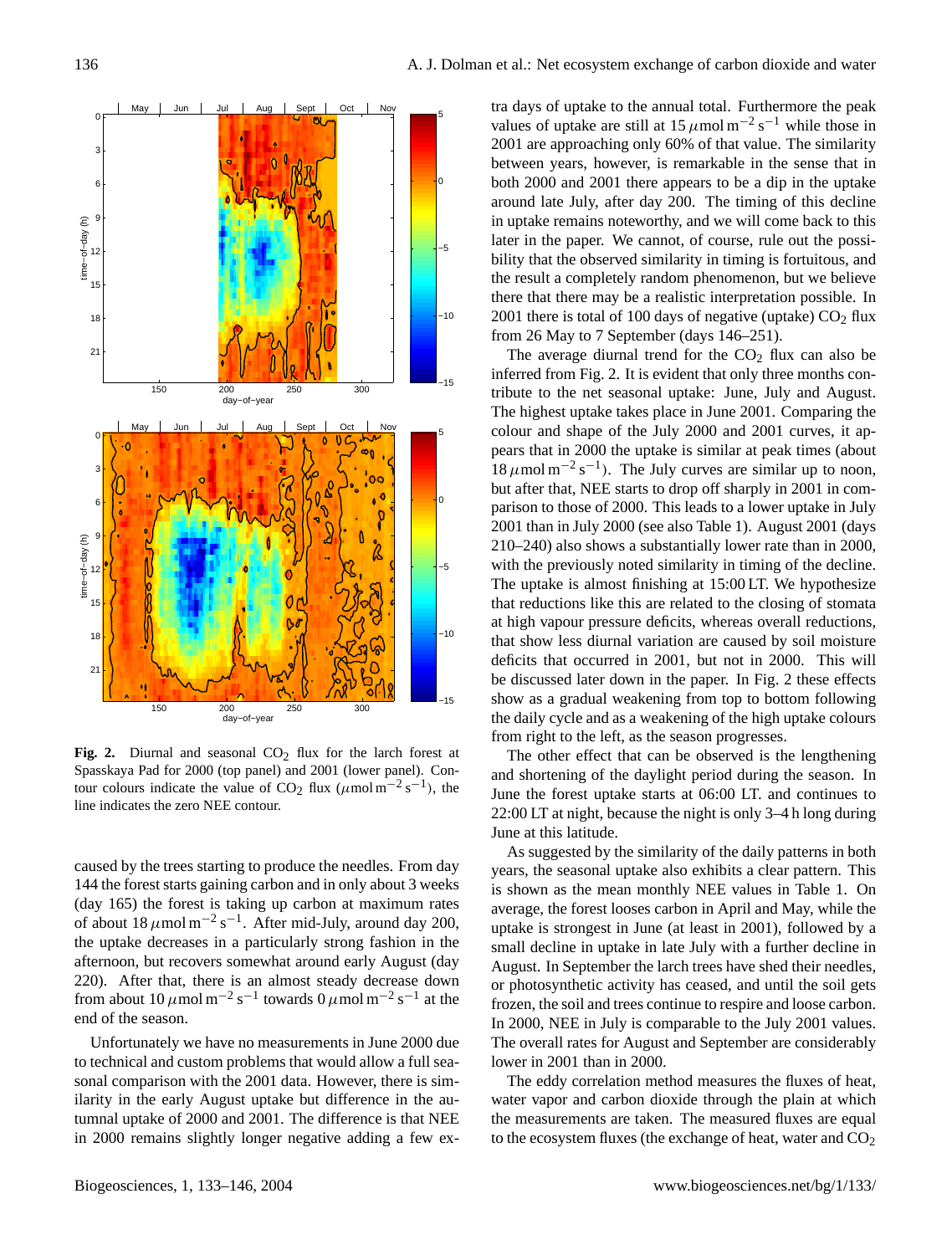| Month     | $NEE_{2000}$ | Day <sub>2000</sub> | Night <sub>2000</sub> | NEE <sub>2001</sub> | Day <sub>2001</sub> | Night <sub>2001</sub> |
|-----------|--------------|---------------------|-----------------------|---------------------|---------------------|-----------------------|
| April     |              |                     | 0.28                  | 0.25                | 0.36                |                       |
| May       |              |                     | 0.76                  | 0.64                | 1.024               |                       |
| June      |              |                     | $-3.21$               | $-5.62$             | 2.09                |                       |
| July      | $-2.25$      | $-4.36$             | 2.38                  | $-1.69$             | $-4.10$             | 3.60                  |
| August    | $-2.08$      | $-3.66$             | 3.66                  | $-1.19$             | $-2.63$             | 0.98                  |
| September | 0.66         | 0.47                | 0.47                  | 0.39                | 0.23                | 0.75                  |
| October   |              |                     |                       | 0.19                | 0.12                | 0.15                  |

**Table 1.** Monthly mean NEE and day-time and night-time estimates obtained by assuming a day length lasting of 05:00–21:00 LT at Spasskaya Pad in 2000 and 2001 (all values in  $\mu$ mol m<sup>-2</sup> s<sup>-1</sup>). Night-time  $u_*$  correction based on  $u_*$  <0.4 ms<sup>-1</sup>.

between the ecosystem and the air) under conditions that (1) there is no storage of heat, water and  $CO<sub>2</sub>$  in the air between the level of measurements and the ground or (2) there is no net horizontal flux. Normally these conditions are quite well satisfied in the daytime, when the atmosphere is well mixed, but during the night a stable layer may develop wherein particularly respired  $CO<sub>2</sub>$  may accumulate. The  $CO<sub>2</sub>$  thus stored in the profile is not accounted for in the nighttime eddy correlation flux, but may appear in the early morning measurements, when the stored carbon dioxide is flushed out of the profile when the nocturnal boundary layer breaks up. If this happens, the annual total carbon flux is not affected by nighttime storage. There is, however, a problem that is likely to occur if the measurement location is on a slope and cold,  $CO<sub>2</sub>$ rich air is being drained down the slope. The area around the tower in the Larch forest in the Yakutsk area is rather flat.

We provide further evidence for the validity of the two assumptions mentioned above and we estimate the sensitivity of the annual carbon flux to possible errors. The following methods are used to validate the representativity of the eddy correlation fluxes during night-time conditions.

The relationship between the turbulence intensity as expressed in  $u_*$  and the night time CO<sub>2</sub> flux ( $f_{\text{night}}$ ) is analyzed for indications of a reduction in the observed flux under calm, stable conditions. Because the relationship between  $u_*$  and  $F_{\text{night}}$  is disguised by the effect of variations in temperature on the respiration rate, the temperature related variation is removed by normalizing  $f_{\text{night}}$  to a reference temperature of 10 $\degree$ C using a  $Q_{10}$  function derived with observations under turbulent night-time conditions. The function  $f_{\text{night}} = R_0 Q_{10}^{T/10}$  was fitted to the binned averages, resulting in  $R_o$ =0.34  $\mu$ mol m<sup>-2</sup> s<sup>-1</sup> and Q<sub>10</sub>=3.34. This relationship was applied to convert  $f_{\text{night}}$  to a value at a reference temperature of 10◦C in order to remove the effect of temperature variations in  $f_{\text{night}}$ . The resulting normalized night time carbon dioxide flux as a function of  $u<sub>*</sub>$ , indicates that the eddy correlation system increasingly underestimates the ecosystem fluxes at night when  $u_*$  decreases below 0.4 m s<sup>-1</sup> although the amount of unexplained variation is quite large (Fig. 3). We suspect this may be a result of the temperature



Fig. 3. The night time  $CO<sub>2</sub>$  flux converted to a reference temperature of 10 $\degree$ C as a function of  $u_*$ .

gradient between the height of the eddy correlation system and the ground level, the effect of variations in soil moisture and the depth of the thawed layer in the permafrost. It is important to note that the  $u_*$  dependency of the night-time flux is quite sensitive to the form of the conversion of  $f_{\text{night}}$  to the reference temperature.

At low turbulence intensities  $(u_*(-0.4 \text{ m s}^{-1})$  mixing is insufficient and carbon dioxide respired from plants and soil accumulates near the ground. This conclusion is in accordance with the observation that the carbon dioxide concentration increases during the night. Consequently there is a potential for underestimation of the eddy correlation fluxes, when horizontal drainage occurs or carbon is flushed nonhomogeneously in the morning.

with no noticeable morning flush. In our data averaging this The diurnal cycles of carbon dioxide flux were inspected for signs of flushing of carbon dioxide stored nocturnally. Close inspection of the diurnal cycle of  $CO<sub>2</sub>$  uptake in Fig. 2 reveals a slow buildup during the day of the size of the flux, would have shown up, provided morning release of nighttime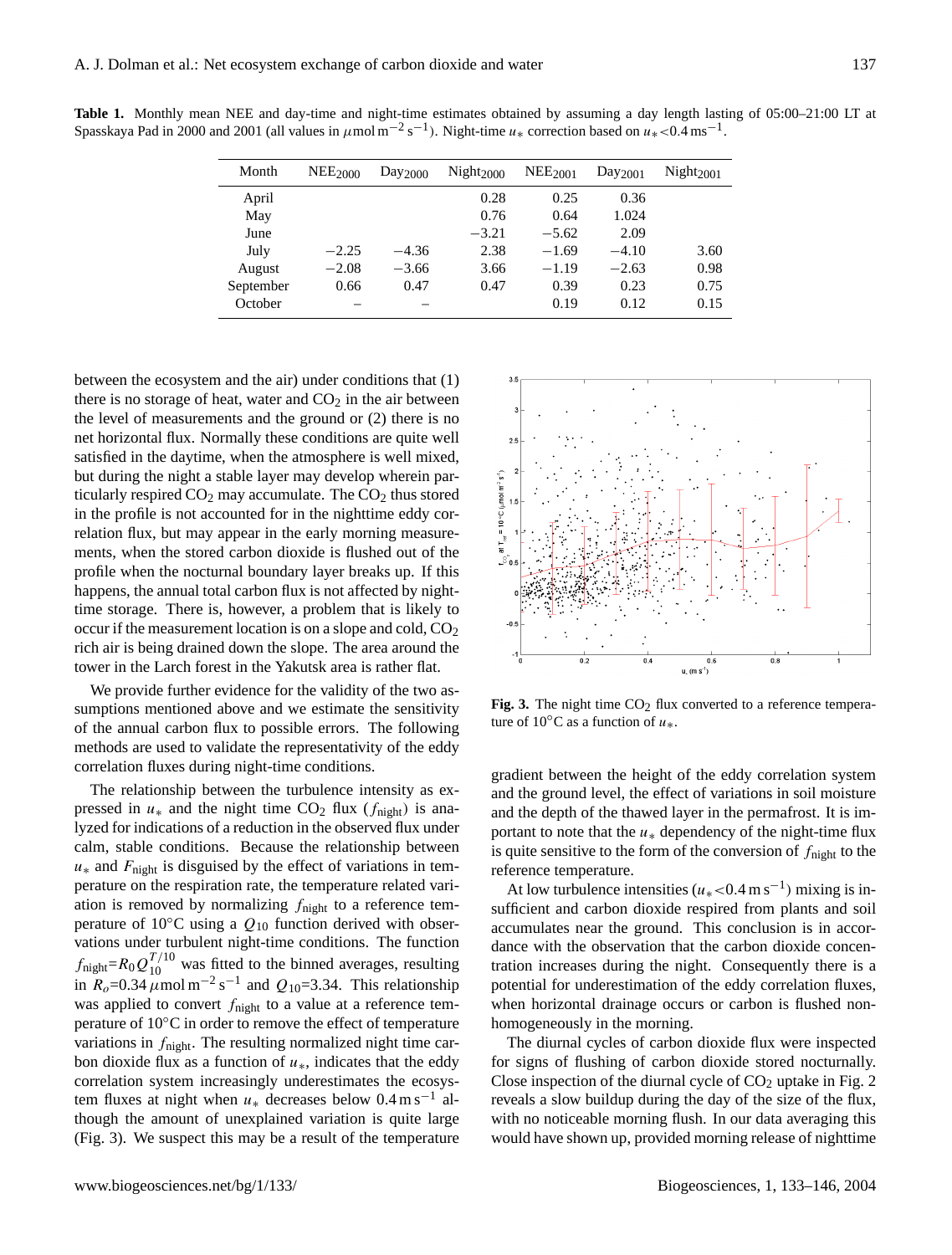**Table 2.** Mean monthly latent heat flux (evaporation) at Spasskaya Pad in 2000 and 2001 (all values in W m<sup>-2</sup>).

| $\lambda E_{2000}$ | $\lambda$ E <sub>2001</sub> |
|--------------------|-----------------------------|
|                    | 8.9                         |
|                    | 20.1                        |
|                    | 59.9                        |
| 66.9               | 56.2                        |
| 50.4               | 21.9                        |
| 13.6               | 2.6                         |
|                    | 0.6                         |
|                    |                             |

 $CO<sub>2</sub>$  is a significant contribution to the total flux. We conclude that there are no indications that nocturnally stored carbon dioxide is suddenly flushed in the morning. The absence of morning flushing either indicates that the carbon dioxide stored at night below the measurement level is gradually mixed into the boundary layer or that it is flushed at a location other than the fetch of our tower. Given the rather homogeneous forest stand at a scale of hundreds of meters around the tower, the latter alternative seems unlikely and we are inclined to assume a gradual mixing in the morning, which appears reasonable given the gradual increase in solar intensity at these Northern latitudes. A gradual release of stored carbon dioxide would increase the confidence in our eddy correlation measurements.

We were able to calculate the amount of carbon dioxide stored below the measuring height from a series of concentration profile measurements taken at the site. These observations of the carbon dioxide profile in the forest were performed in 2001, although infrequently. We have selected a period of 15 days from 31 May 2001 during which observations were available for at least six levels. From these observations, average diurnal cycles were derived for general and calm  $(u_*)$ <0.25 m s<sup>-1</sup> or  $u$  <2 m s<sup>-1</sup>) (Fig. 4). We note that our cut off value of  $0.25 \text{ ms}^{-1}$  is more severe given the 0.4 that is suggested in Fig. 3. Average profiles of carbon dioxide at 00:00, 03:00, 06:00, 09:00, 15:00 and 21:00 LT were obtained in 2001. It becomes evident that the profile is well mixed at daytime and storage of  $CO<sub>2</sub>$  occurs at night and mainly at ground level and at the level of the highest leaf density ( $\sim$ 13 m). The amount of carbon dioxide stored in these profiles indicates that build-up of storage occurs from about 16:00 LT and has a maximum between 02:00 and 04:00 LT, the time of early sun rise in Yakutsk. The storage flux is associated with changes in the amount of  $CO<sub>2</sub>$  in the profile. The storage flux is in the order of 1–1.5  $\mu$ mol m<sup>-2</sup> s<sup>-1</sup>, which appears reasonable at night-time temperatures of 5–19◦C.

We conclude that the storage flux is of similar magnitude as the respiration fluxes that we would expect at this location and from this point of view there is no indication that nocturnally respired carbon dioxide is drained horizontally.



**Fig. 4.** Average profiles of carbon dioxide concentration between 31 May and 15 June 2001. The solid x-marked line indicates the average concentration, the dotted lines  $\pm$  one standard deviation and the dashed line the average concentration during calm conditions  $(u_*<0.25 \text{ or } u<2 \text{ m s}^{-1}).$ 

This again enhances our confidence that the eddy correlation measurements provide a true estimate of the net ecosystem carbon fluxes.

We provide two estimates of the annual NEE on the basis of the preceding analysis. In one method we do not correct for values of low friction velocities. This is in contrast with Fig. 3 that strongly suggests that there is flux loss below values of 0.4 ms−<sup>1</sup> . Hence we also calculate a monthly and annual NEE that corrects for this flux loss. We note that taking a lower value for the cutoff  $(0.25 \text{ ms}^{-1})$  does not change this estimate.

Leaving out the  $u_*$  correction, would increase our estimated annual uptake from 11.64 in mol C m<sup>-2</sup> 2001 to 17.24 mol C m−<sup>2</sup> .

Table 1 shows the differences in total, daytime and nighttime NEE in more detail for the values for which we applied a correction at night-time. When looking at day-time and night-time fluxes separately, it becomes clear that the high rate in June 2001 is primarily caused by high day-time uptake. This is a consistent feature as June is the month with the highest physiological activity of this system. In contrast, the highest night-time fluxes are obtained at the warmer months of July and August.

# 3.2 Evaporation and energy balance

The monthly average evaporation rates are given for 2000 and 2001 in Table 2. The highest evaporation rates for 2000 occur in July (no measurements in June, however) and those of 2001 in June, with little difference between June and July. Evaporation rates in 2000 are consistently higher than in 2001. It is worth noting that the eddy correlation system "sees" both soil and plant evaporation, and there may be some contamination as a result of evaporation from a wet canopy immediately after rainfall. In general however, the measurements system does not yield reliable values during rainfall, so those data were ignored. Overall, the evaporation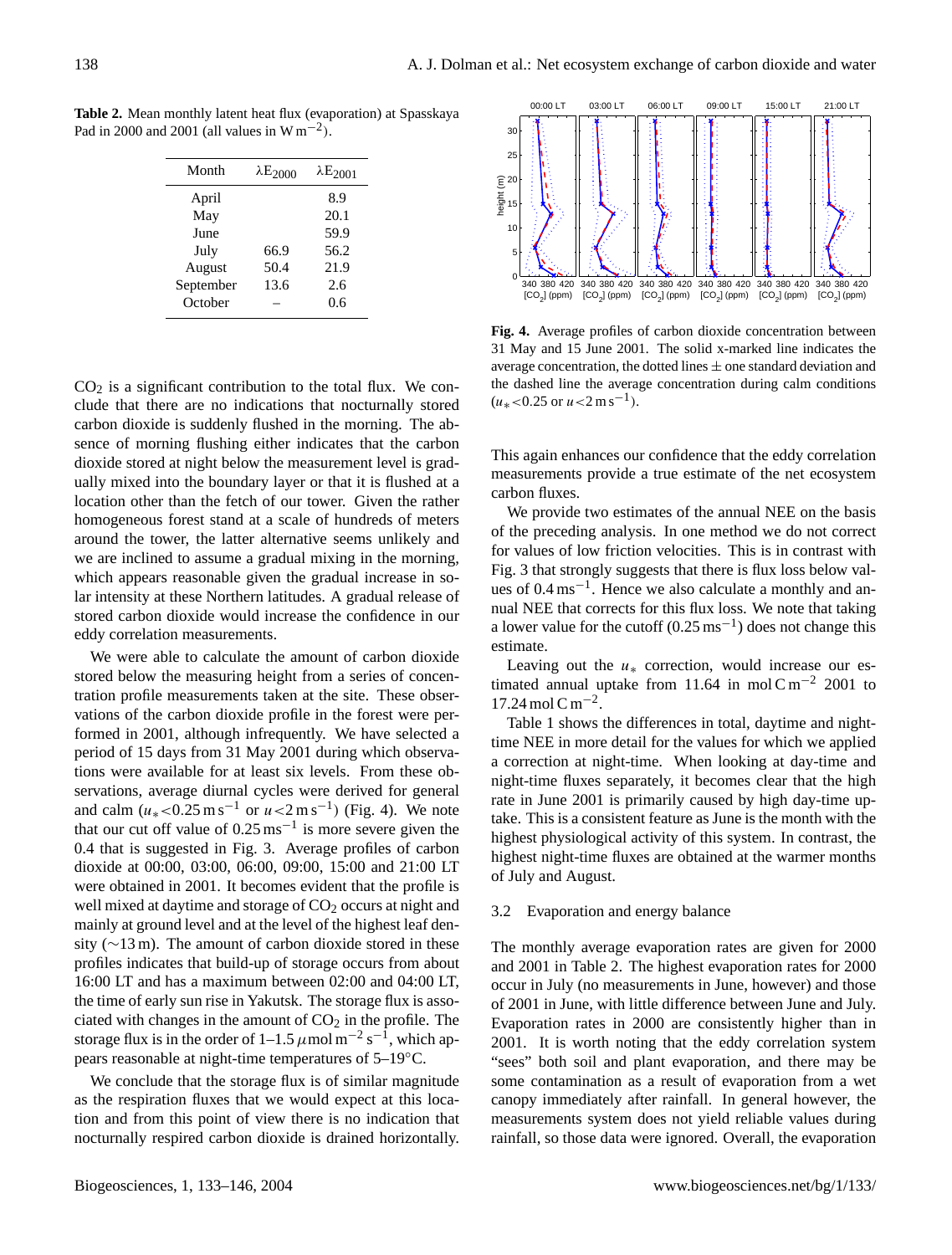

**Fig. 5.** Diurnal and seasonal course of the latent heat flux above the larch forest at Spasskaya Pad in 2001. Contour colours indicate the magnitude of the latent heat flux (Wm−<sup>2</sup> ) and the solid lines indicates the zero latent heat flux contour.

results thus relate primarily to transpiration with a small contribution of soil evaporation on days immediately following rainfall event. We were not able to measure soil evaporation directly. The understorey contribution was also not measured separately, but Ohta et al. (2001) suggest that this may contribute to 35% of the total evaporation. Given the denseness of the under storey we neglect soil evaporation, and treat the evaporation from the dry understorey and upper storey as a single entity.

Figure 5 shows the diurnal and seasonal course of evaporation (latent heat flux) for 2000 and 2001. In 2001, evaporation is almost zero at the start of the growing season and quickly increases to values of 75 Wm<sup>-2</sup> later in the season in 2001. Much higher rates were observed in 2000. The rapid increase in latent heat flux coincides with the rapid increase in photosynthetic activity observed in Fig. 2 and is related to the onset of needle growth.



**Fig. 6.** Running water balance (P-E) based on daily-observed precipitation and evaporation.

Taking the values of August (day 210–240) as a reference we note that evaporation rates in 2000 are substantially higher than in 2001. From the end of July 2001 onwards a rather sharp decline in evaporation can be observed. In contrast, evaporation during the autumn of 2000 continues to decline at a much more gradual rate. This suggests that either physiological or climatic control on evaporation was more strongly present in 2001 than in 2000. We will explore this issue in a later section in this paper. In support of this, Sugimoto et al. (2003) note that soil moisture content in 2000 was much higher than the previous years, causing high evaporation and transpiration rates, or perhaps more precisely, the presence of enough soil moisture caused evaporation and NEE to be non-restricted.

To indicate how much soil moisture stress the forest is experiencing, we calculated a running water balance by subtracting the daily measured evaporation from the observed rainfall at Yakutsk airport. Yakutsk airport is about 40 km away from the measurement site. This is shown in Fig. 6. The insert shows the monthly rainfall distribution for 2000 and 2001. It is clear from this graph that in the growing season only July generates a large difference in rainfall, with July 2001 the driest month. The largest rainfall deficit approaches 60 mm, towards the end of the growing season. It is worth noting that at this time, the thawing depth approaches 120–140 cm (Sugimoto et al., 2003). For the loamy sandy soil around the site, Sugimoto et al. (2003) estimate the total soil water content at roughly 400 mm, with some 10% of that supplied by spring snow melting in 2000. However, the variation in soil moisture content below 60 cm, roughly half of the thawing depth is small. Once the clay soil is saturated after melting, the top 30–40 cm soil would contain roughly 100 mm of water (Sugimoto, et al., 2003). Towards the end of July this water would be depleted by a maximum of 60 mm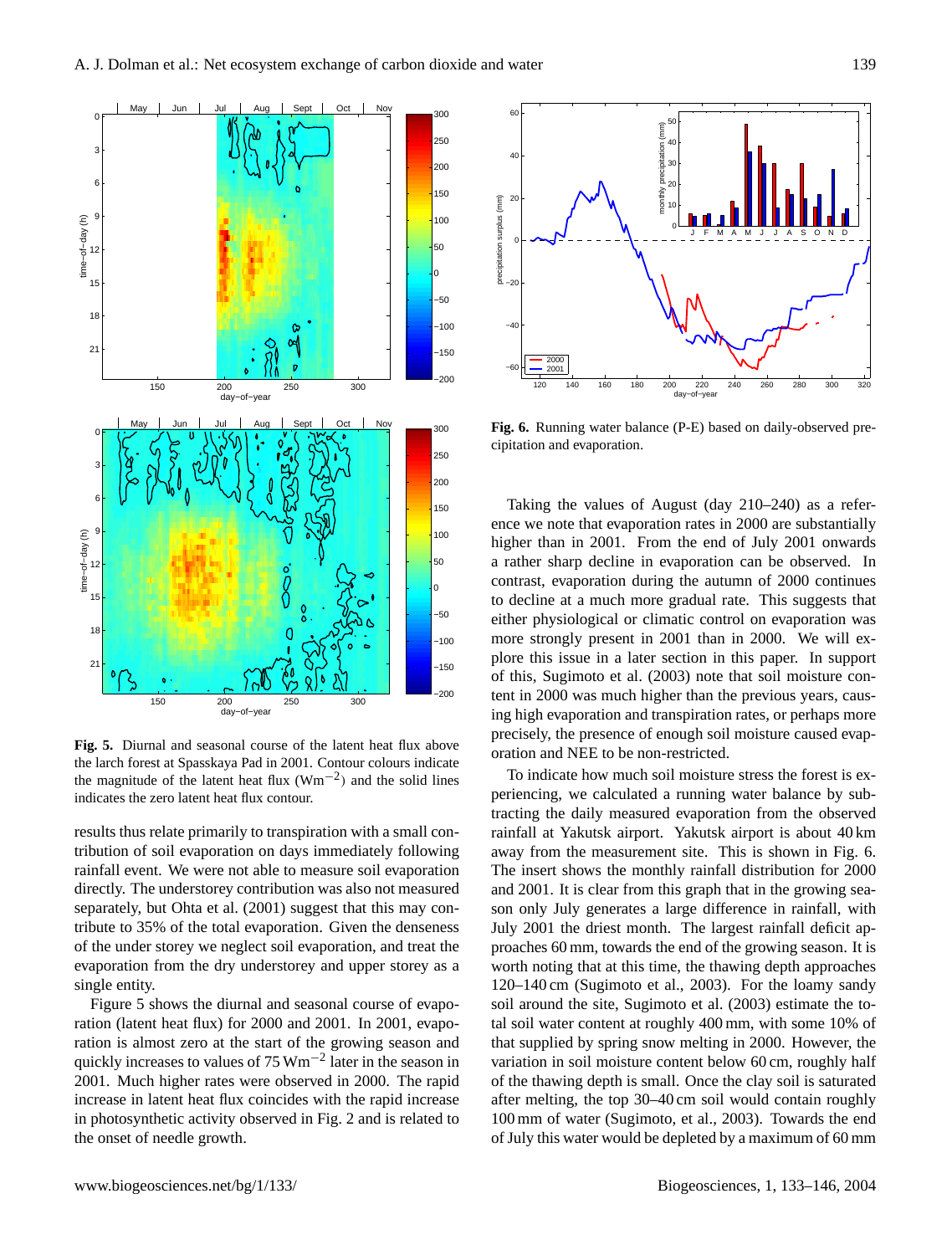

**Fig. 7.** Bowen ratios for 2000 (top panel) and 2001 (lower panel).

according to Fig. 6 and the remaining moisture would become harder to extract. In both in 2000 and 2001 soil moisture was approaching this limit, but soil moisture was probably not yet severely restricting evaporation and photosynthesis.

Sensible heat flux is the larger term in the energy balance during most of the growing seasons in 2000 and 2001. Bowen ratios (the ratio of sensible heat and latent heat) are generally well above 1 (Fig. 7). In 2001, from days 150 to 250, the Bowen ratio

 $\beta$  is at its lowest value, with values between 1 and 2. When the forest becomes less active, the Bowen ratio quickly rises to values above 10. There is a sharp increase in evaporation after day 150 and a sharp stop at day 250, related to needle growth and senescence, but as can be seen from Figs. 2 and 5, it is certainly likely that thawing of the top soil layer at the start of the season initiates root activity and that this activity subsequently triggers the growing of the needles. The evaporation early in the growing season is thus probably related to evaporation of melted snow and soil moisture rather than evaporation from the still needle-less canopy. We suspect that the high Bowen ratios before the start of the 2001 season relate to high sensible heat fluxes caused by the capturing of solar radiation at low solar angles by a mostly dark canopy on which the snow cover has decreased, causing an overall low albedo.

Figure 5 also shows that evaporation in the summer months of July and August 2001 is repressed compared to that in the same period in 2000. Evaporation in August 2001 is almost a third of that observed in August 2000. This suggests a severe restriction on evaporation. In June and July 2001 the diurnal trends in evaporation are much more similar than for NEE (Figs. 2 and 5). The observed afternoon drop in evaporation for July 2001 appears smaller than for NEE. This requires the investigation of possible causes of this drop and an explanation why NEE and evaporation appear to have different responses to limiting environmental factors.

3.3 Surface conductance, specific humidity deficit and the control of NEE and evaporation

The surface conductance,  $g_s$ , is plotted against specific humidity deficit  $\delta q$  in Fig. 8b. The surface conductance was obtained by inverting the Penman-Monteith equation allowing for differences in heat and momentum transport and stability (Verma, 1989; Dolman et al., 2002). There is sharp response of the conductance to a change in specific humidity deficit. At high values  $(\delta q > 15 \text{ g kg}^{-1})$  the surface conductance is only 30% of the value at low values. Note that this data includes data at various levels of solar radiation. No attempt is made to separate this into classes of radiation, as there was virtually no difference in the relation obtained, when the data was grouped in four classes of radiation each covering 250 Wm−<sup>2</sup> (not shown).

In Fig. 9 the diurnal and seasonal course of the specific humidity deficit is plotted for the two years of measurement. Sharp peaks in the specific humidity deficit appear late in the afternoon and are particularly pronounced in both years around days 200–210 (late July). This coincides with the period during which we also observed a dramatic decline in NEE (Fig. 2). In July 2001 the specific humidity deficit is substantially larger than in 2000 (13 g kg−<sup>1</sup> in 2001 versus 7 g kg<sup>-1</sup>). According to Fig. 8b this would imply an average value of  $g_s$  of about 2 mm s<sup>-1</sup> in 2000 and 3 mm s<sup>-1</sup> in 2001. This corresponds remarkably well with the observed values. Note that the maximum values of the conductances could be larger, but the binning procedure applied to produce Fig. 8 reduces the overall magnitude.

The reduction in conductance appears to have different effects on the  $CO<sub>2</sub>$  and evaporation flux. The high specific humidity deficit in July 2001 leads to a sharp drop in  $CO<sub>2</sub>$ uptake (Table 1), but less so in the evaporation flux, because, although the conductance is reduced by almost 50%, the atmospheric demand through an increase in specific humidity deficit has also increased. In Fig. 8a the response of evaporation is plotted against surface conductance and saturation can be observed to occur after  $g_s = 6$  mm s<sup>-1</sup>. In aerodynamically rough vegetation, the evaporation can be approximated by  $\lambda E = (\rho C_P / \gamma) g_s \times \delta q$  (e.g. Choudhury and Monteith, 1986). This relationship leads to a saturation curve of evaporation for a wide range of specific humidity values (Fig. 8d), as can be understood when a simple negative linear relation between conductance and specific humidity deficit is inserted into the simplified equation for evaporation ( $g_s = g<sub>smax</sub> - a\delta q$ , where  $g<sub>smax</sub>$  is the maximum conductance and a a fitting parameter). A reduction in conductance with a corresponding increase in specific humidity deficit does then not lead automatically to a direct change in evaporation, whereas a reduction in  $g_s$  immediately causes a decrease in  $CO<sub>2</sub>$  uptake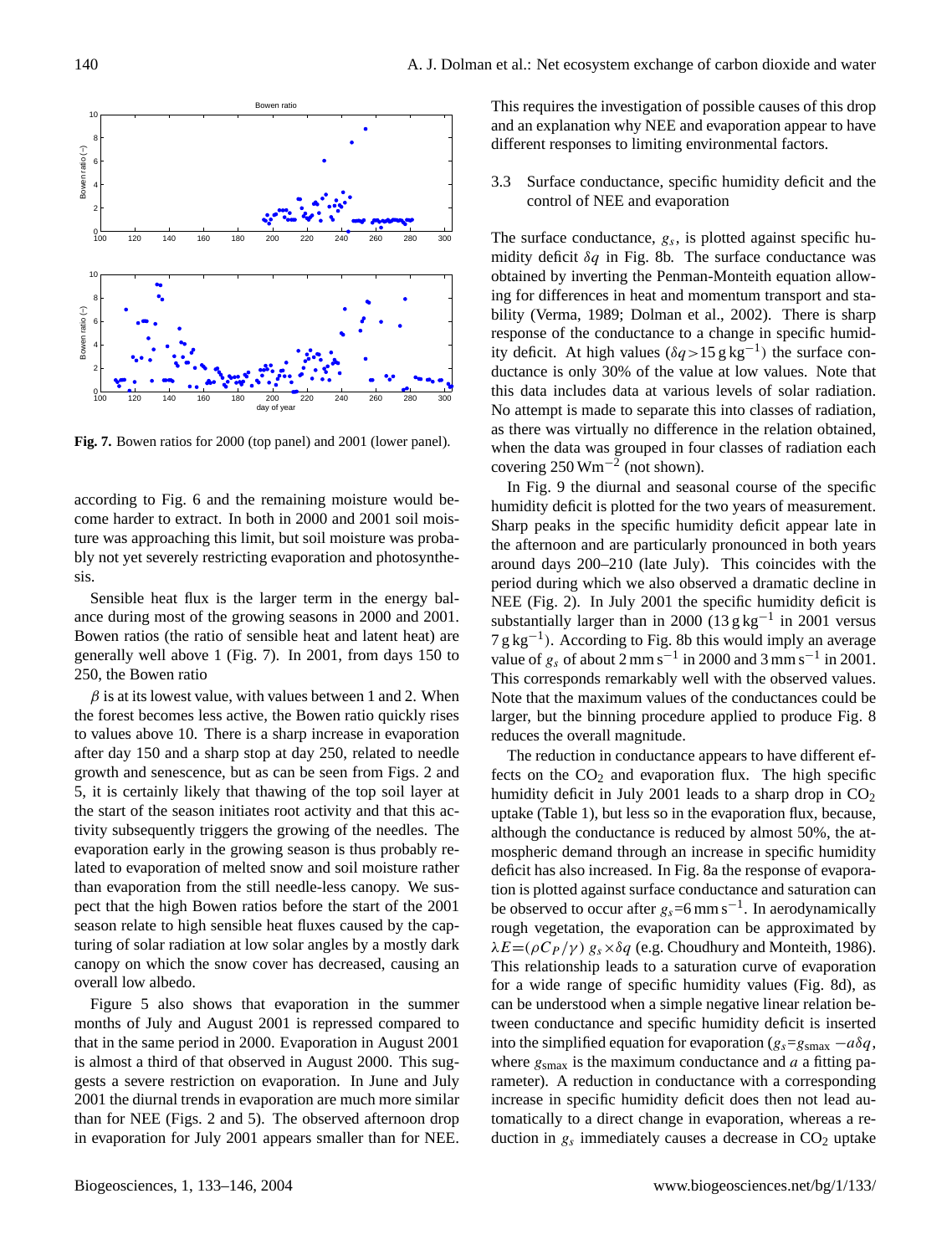

**Fig. 8.** Relationships between latent heat flux and canopy conductance **(a)**, canopy conductance and specific humidity deficit **(b)**, NEE and canopy conductance **(c)** and NEE and latent heat flux and specific humidity deficit **(d)**. All values are from 2001 and binned. The curves are drawn to guide the eye. Standard errors are shown to indicate the spread within a binned class and thus depend on both the range and number of values.

In evaporation over this range. This explains why, despite a recurrect would be absent.<br>
considerable variation in specific humidity deficit, June and the present that the higher eveneration value by evaporation from wet canopies or soils or dew. We show atmospheric constraints on the conductance in them for completeness, but care must taken in their interpre-(Fig. 8d). If we select the specific humidity values from 10 to  $20 \text{ g kg}^{-1}$ , Fig. 8d shows that there is minimal variation in evaporation over this range. This explains why, despite a July 2001 have nearly similar evaporation rates. The high values of conductance  $(>15 \text{ mm s}^{-1})$  may be contaminated tation.

For the same range of specific humidity deficits and corresponding conductances, however, NEE drops from an average value of  $4 \mu$ mol m<sup>-2</sup> s<sup>-1</sup> to almost zero. A further interesting phenomenon is that the peak of NEE and evaporation when plotted against specific humidity deficit are shifted with respect to each other. NEE reaches an optimum at lower specific humidity that evaporation. This would be of obvious ecological benefit for a forest with a short growing season, of which a considerable part towards the dry end of the season exhibits very dry atmospheric conditions, that would

hat there is minimal variation top soil where most of the active roots are, if such a strong very rapidly deplete the scarce soil moisture resource in the feedback would be absent.

to generation rates. The high mer of 2000 may be explained by the absence of significant  $\frac{m}{\sqrt{2}}$ It appears that the higher evaporation values in the sumatmospheric constraints on the conductance through vapour pressure deficit. The work of Sugimoto et al. (2003) at the same site suggests that soil moisture deficits may not be that restrictive in 2000 as melting of lower permafrost water provides a continuous source of water to the trees (see also above, Sect. 3.2). In 2001 we had no observations of soil moisture.

> Lloyd et al. (2002) found the somewhat surprising result that the water use efficiency of central Siberian pine, expressed as their parameter  $\gamma$ , describing the change of evaporation over a change of photosynthesis, was different for their two years of analysis. In Fig. 10 we plot a similar quantity, but in line with Dolman et al. (2002) we plot the canopy level conductance as a function of net ecosystem exchange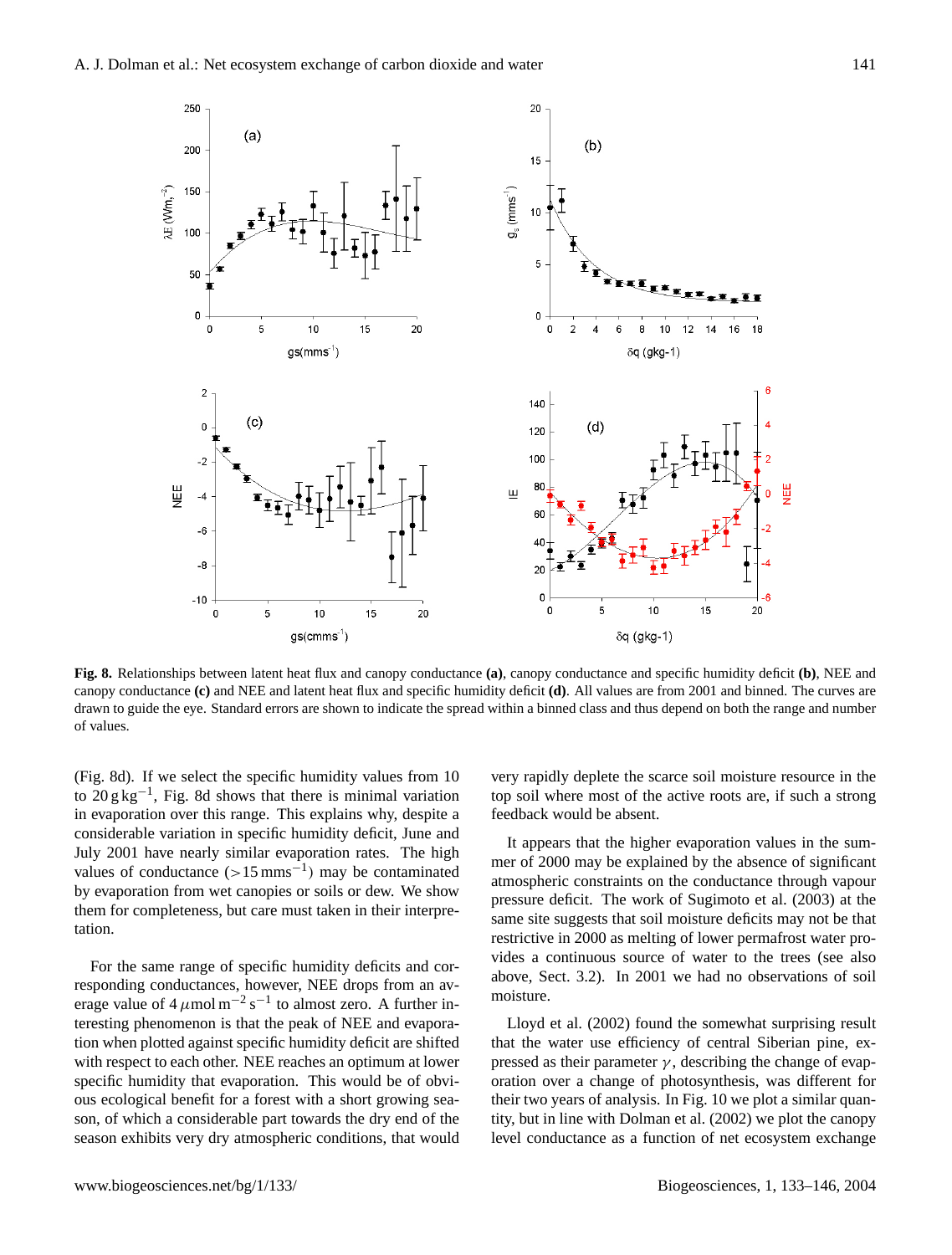

**Fig. 9.** Diurnal and seasonal course of specific humidity deficit above the larch forest at Spasskaya Pad in 2001. Contour colours indicate the value of specific humidity deficit  $(g kg<sup>1</sup>)$ , the contour line indicates a value of  $\delta q = 0$  g kg<sup>-1</sup>.

as expressed by the Ball et al. (1987) linear relationship between these variables once photosynthesis is normalised by internal  $CO<sub>2</sub>$  concentration and relative humidity. We plot monthly values and although the scatter, particularly towards the high conductance end, is rather large, there appears to be little difference between the growing season months in 2000 and 2001. Particularly values at the high conductance end of the curve may be contaminated by soil evaporation. August 2000 shows a somewhat higher slope, but given the uncertainty associated with the linear regressions, we cannot conclude that this slope is different from the others. The normalised water use efficiency may thus be a fairly constant characteristic of this larch system and not vary substantially between months and years. Variations in the actual water use efficiency (not the normalised values of Fig. 10, that show no effect of atmospheric humidity) occur largely as a result of changing environmental conditions, such as vapour pressure deficits during summer. In fact, the similarity between these relations for several months when relative humidity is used to normalize gives additional evidence for the importance of the specific humidity deficit response on conductance as discussed earlier.

# 3.4 Annual carbon sequestration and evaporation of far eastern Siberian Larch

Total NEE during the growing season of 2001, obtained by summing up daily values, is estimated as 11.64 or 17.24 mol Cm<sup>-2</sup> (139.7 or 208.8 g Cm<sup>-2</sup>) depending on whether we correct for night time flux loss. We suggest that the lower value that uses the  $u_*$  correction is more appropriate. We define the growing season as the period when the NEE is generally positive and assimilation dominates over respiration, but note that there is some uncertainty attached to this definition (Fig. 2). Applying a  $u_*$  correction method significantly affects the annual NEE estimate. In the appendix we develop an approximation for the respiration that occurs when the permafrost starts freezing up again, from both the top and below. This leads to a small extra amount of respiration of 1.6 mol C m<sup>-2</sup> (19.2 g C m<sup>-2</sup>). Thus we estimate the total  $CO<sub>2</sub>$  uptake of this forest in 2001 to be 158.9 or 228 g C m<sup>-2</sup> C ( $\sim$ 1.6 or 2.3 ton C ha<sup>-1</sup>). This assumes, probably correctly that there is no loss in the period January-March because of the frozen condition of the soil. There is however evidence from studies in other boreal regions that soil respiration may continue during winter. We were unable to check this for our site, but note that this may further reduce our estimate of annual NEE. Hiyama et al. (2000) estimated a somewhat higher uptake of 210 g C ha<sup>-1</sup> yr<sup>-1</sup>, but did not take into account the extra loss due to  $CO<sub>2</sub>$  trapped in the soil and the overall meteorological conditions may also have been different. Because the peak uptake occurs in June, it appears not reasonable to try to expand our 2000 measurements to a full year. Given the somewhat higher rates in August and September 2000, it is however to be expected that the annual NEE would have been slightly higher in 2000 than in 2001.

The average dry canopy evaporation (transpiration) rate in 2001 is 1.46 mm day<sup>-1</sup> for the growing season. Peak values, in early July are up to 3 mm day−<sup>1</sup> , while in September and early April the rates approach zero. Our rates compare well with the 1.25 mm day<sup>-1</sup> found for Scots Pine in the Middle Siberian taiga (Tchebakova et al., 2002) and 1.49 mm day−<sup>1</sup> found by Ohta et al. (2001) for the same forest in Yakutsk. Based on a 100-day growing season this would put the annual evaporation at 146 mm year<sup>-1</sup> and close to the total value estimated by Ohta et al. (2001), of 151 mm. Our values may include some wet canopy evaporation (interception evaporation), however, as there is little rainfall during summer, and data collection in general is poor during rainfall, the impact of including this small, fraction of wet canopy evaporation in our estimates of dry canopy evaporation will be small.

A 100 day growing season may be regarded as the minimum period, based primarily on our  $CO<sub>2</sub>$  measurements. Expanding it realistically by 20 days (see Figs. 5 and 7) would bring the total dry canopy evaporation close to 175 mm. Ohta et al. (2001) suggested that 15% of their total evaporation consisted of evaporation of intercepted rainfall. The addition of 32 mm interception loss would bring the total evaporation close to 200 mm per year. This is very close to the mean annual rainfall of 213 mm, suggesting there would be little precipitation available for runoff.

# **4 Discussion and conclusions**

A first annual estimate of the uptake of East Siberian larch is estimated to be  $160 \text{ g C m}^{-2} \text{ yr}^{-1}$ , based on our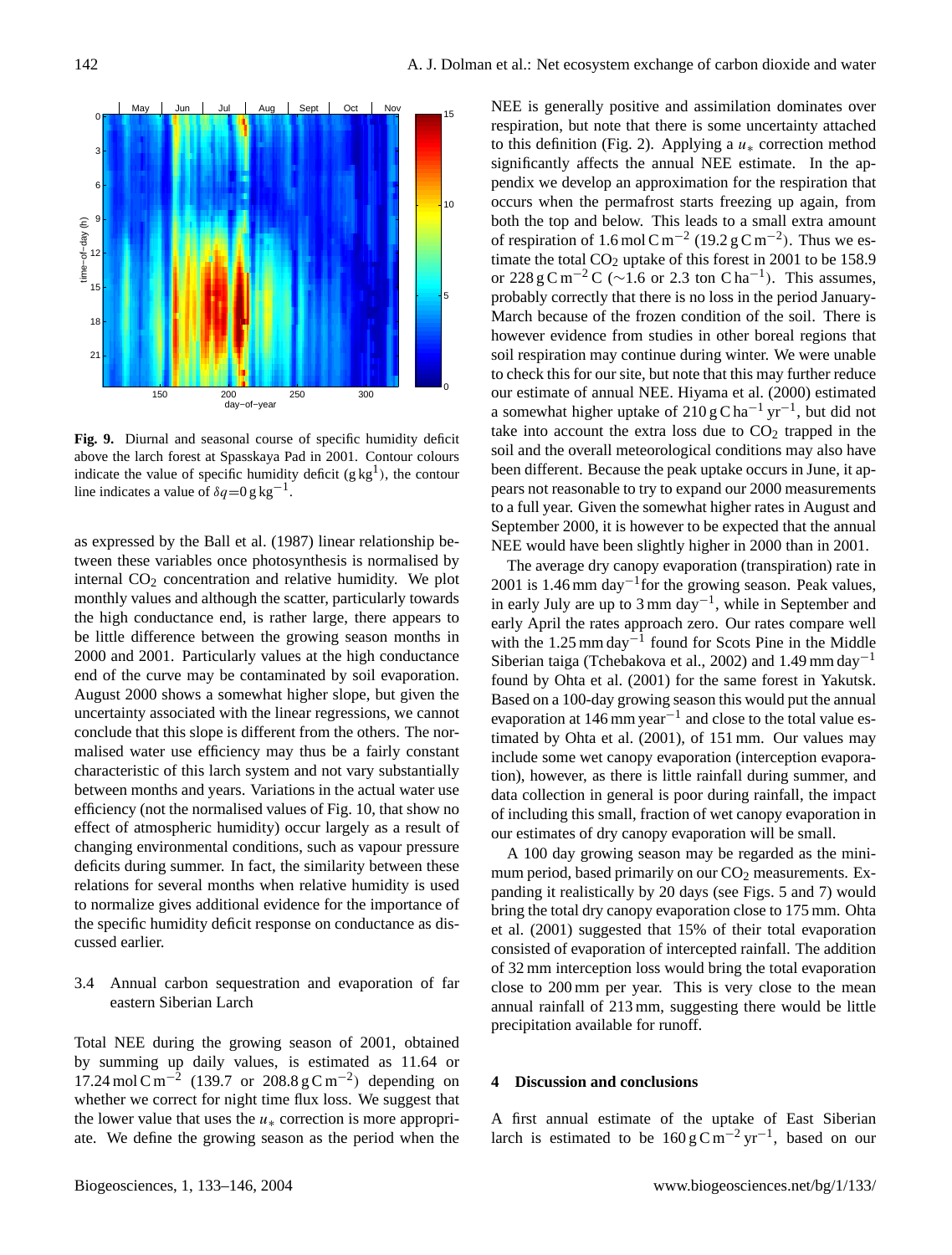

**Fig. 10.** "Ball Berry" plots for monthly values of conductance and NEE. These illustrate the relations between normalised NEE and canopy conductance as in Ball et al. (1987), but now expressed as a big leaf approximation.

measurements in 2001. Note that this is not the long-term carbon sequestration that is called Net Biome Production. Our estimate is best regarded as Net Ecosystem Production, NEP (Körner, 2003; Dolman et al., 2003). To arrive at the long-term sequestration (NBP), the effects of natural disturbances such as fires would have to be accounted for. Forest fires, harvest and other disturbances will lower NEP substantially. In the longer term it is likely that about 10% of this net ecosystem sequestration gets locked up in soil carbon as Net Biome Production. According to Shvidenko and Nilson (1994) the total forested area of larch in the Far East of Siberia is  $169 \times 10^9$  m<sup>2</sup>. This would yield an annual sequestration capacity (NEP) of larch in Far East Siberia of 0.27 Pg. This is likely to be an upper estimate and may vary considerable from year to year.

Hollinger et al. (1998) took 14 days of measurements over a larch forest south of Yakutsk and reported very low maximum rates of midday net ecosystem exchange. The values we report here are substantially (a factor 2) higher. Both Hollinger et al. (1998) and our work use eddy correlation equipment and obtained good energy balance closure. Assuming that our measurements are correct, there are three possible explanations for this discrepancy. One relates to the possibility that the values obtained from Hollinger et al. (1998)'s series of only 14 days just randomly happened to be on the low side. We cannot completely rule out this possibility, and our year-long measurements suggest that after the peak in June rather sharp declines in uptake may be observed. It would appear however that these are not sufficient to explain the large difference in maximum flux. The second explanation, and to some extent more worrying one, would hold that large spatial differences due to topography and local site conditions may cause such large differences. The fact that these forests occur on permafrost areas where thawing and thermokarst processes may provide rather large differences in site conditions could potentially play a role. If that is the case, the use of single site measurements to represent large areas in global models is even more dangerous than previously assumed. A similar and related explanation would take into account age and density differences in the forest. The Spasskaya Pad forest is in fact older than the Hollinger et al. (1998) forest: 160 versus 125 year. It appears unlikely that this age difference would explain the current differences: one would expect an older forest to take up less carbon. However there is considerable difference in tree density (1000 versus 840 trees per hectare) that may be important. Also, the leaf are index of the Hollinger et al. (1998) forest was estimated at 1.4, considerably lower than the value obtained at Spasskaya Pad by Otha et al. (2001). If this were the main cause, the implication for large scale modelling would be that density and leaf area distribution as related to age and fire frequency would be crucial information.

The results obtained in this study can be compared with other studies on Siberian ecosystems. The overall rates of NEE compare well with those given by Röser et al. (2002) and Lloyd et al. (2002) for Central Siberian pine forests, but are somewhat higher. The most noticeable phenomenon in the present case is the very sharp increase in negative NEE (uptake) after initial needle growth. Our measurements are mostly obtained during the growing season, but the forest can be assumed to be completely dormant for nine months of the year and appears then to suddenly switch to photosynthesis in June. June clearly is the month with the highest uptake, whereas for the Central Siberian forest this appears to be July (Röser et al., 2002).

Our summer rates are high (18  $\mu$ mol m<sup>-2</sup> s<sup>-1</sup>): maximum rates quoted by Röser et al. (2001) for West Siberian Betula and two mixed stands are 13, 10 and  $8 \mu$ mol m<sup>-2</sup> s<sup>-1</sup>, respectively. Lloyd et al. (2001) for a pine forest quote maximum median values of  $12.5 \mu$ mol m<sup>-2</sup> s<sup>-1</sup>, but maximum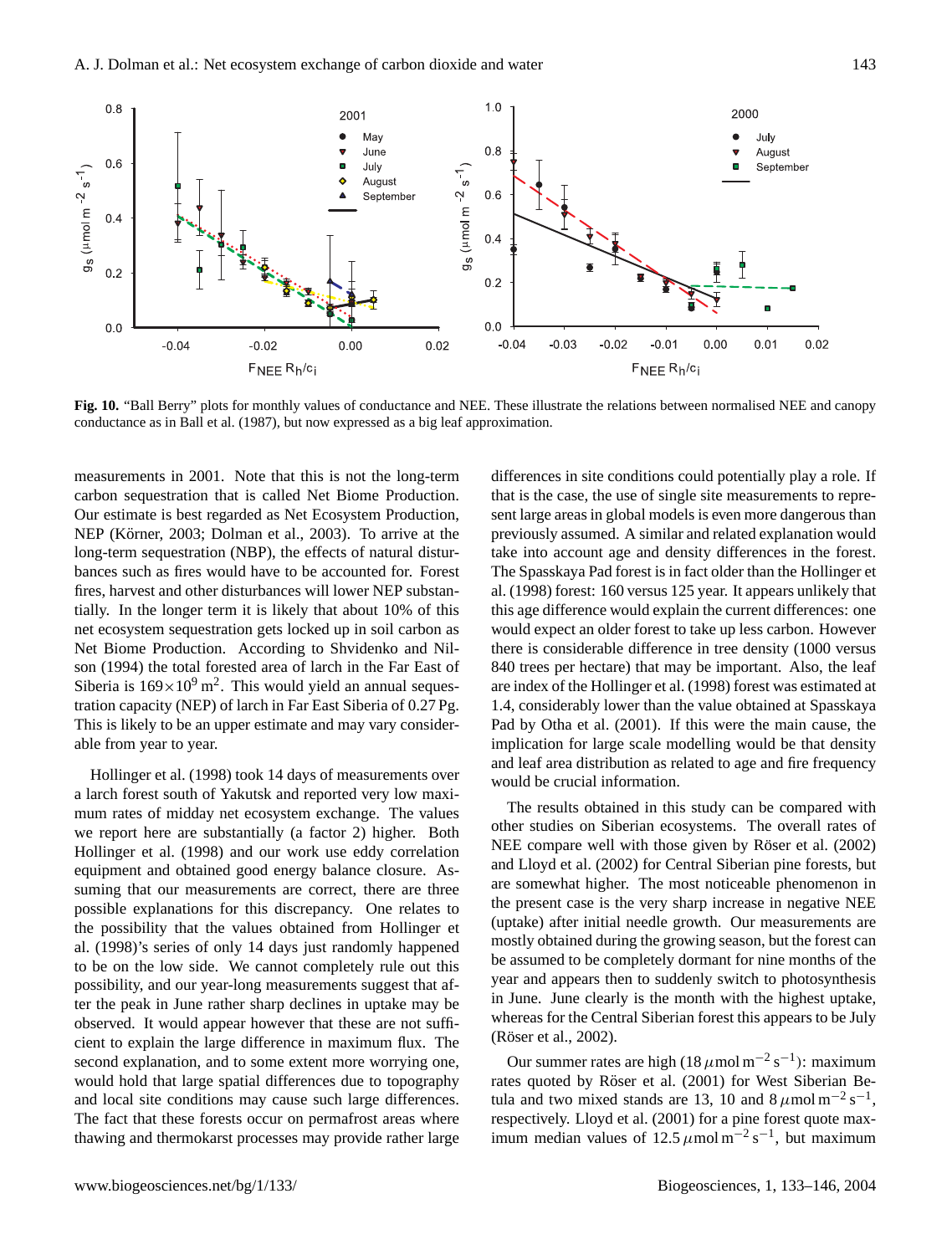rates are more in agreement with those of us. In the case of the current larch forest Hiyama (2000) quotes maximum uptake rates for July of 15.9  $\mu$ mol m<sup>-2</sup> s<sup>-1</sup>, comparable to the current values. The high daytime rates rates are further substantiated by independent measurements of photosynthesis in 2003 that show maximum rates at leaf level in July of about 12 μmol m<sup>-2</sup> s<sup>-1</sup>. With a leaf area index of around 2 this would yield maximum photosynthesis rate at canopy level of  $24 \mu$ mol m<sup>-2</sup> s<sup>-1</sup>. This adds credibility to the present estimates, and suggests that  $CO<sub>2</sub>$  uptake rates of larch forest in East Siberia at peak times may be higher than those of pine forest in Central Siberia.

The evaporation values are also somewhat higher than previously quoted. The only data that are comparable to those presented in this paper are those of Kelliher et al. (1997) and Ohta et al. (2001), Kelliher et al. (1997) presenting measurements only for a few days in June. These authors suggest that there is little control of surface conductance on evaporation and  $CO<sub>2</sub>$  exchange. Apart from the fact that theirs is a different site and the results pertain only to a very short period of June 1993, they also show a substantial reduction in conductance and transpiration as a result of increasing vapour pressure deficit. Our results contradict that analysis. Particularly in July 2001 there is marked response in surface conductance but less so in evaporation. Such a response has also been observed by Lloyd et al. (2002). We suggest that the response in transpiration to changes in  $g_s$  may be masked by the interplay between on the one hand a reduction in conductance and on the other an increase in atmospheric demand. This assumes soil evaporation can be neglected.

The forests of the Far East Siberia survive in an extreme environment, low annual rainfall and extremely low temperatures, possibly complemented by strong nitrogen deficiencies. The precipitation varies considerably between years, but as Sugimoto et al. (2003) have shown, water shortages may not occur even in dry years, as an additional supply of fossil water is available that it can be melted from the lower layers in the active root layer. This has a stabilising effect on transpiration. We suspect that the strong vapour pressure deficit response plays a role in keeping the transpiration rates at a level that is sustainable when this extra source of soil moisture becomes available in the late summer. Continuing to transpire at high rates may cause the forest to senesce too early in the season. This arguably goes at the cost of a decreased carbon uptake, and thus may be a previously unrecognised factor explaining the low growth rates of the forest in addition to the obvious response of growth to low temperatures. However, the surprisingly high C-uptake rates we observed during the summer appear to provide an additional balancing force that ensures that over the short growing season sufficient carbon is still taken up to provide maintenance for the trees. Remarkably, as shown in Fig. 2, the forest appears to be able to recover from a period of low uptake in July, and increases its uptake of carbon later in the season when conditions are again more favourably.

On the basis of our findings we would suggest that an increase in temperature, leading to higher values of the specific humidity deficit would decrease the  $CO<sub>2</sub>$  uptake of these forest. Although, increases on atmospheric  $CO<sub>2</sub>$ , enhanced precipitation, permafrost melting and an extended growing season may counterbalance such a response to climate change, our analysis indicates that the small current net carbon sequestration capacity of Siberian larch forest is extremely vulnerable to these small climatic changes and may show some quite unexpected behaviour in the future.

# **Appendix: Calculation of CO**<sup>2</sup> **losses due to respiration trapped soil**

After September the permafrost starts freezing on from below and the topsoil gets frozen from above. This leads to a small layer in the soil at temperatures above zero that can still respire. Observations of concentrations of  $CO<sub>2</sub>$  (Ivanov, et al., 1995) show indeed very high levels of  $CO<sub>2</sub>$ . The  $CO<sub>2</sub>$ thus trapped is released when the two freezing layers meet and the soil cracks. Observations of  $CO<sub>2</sub>$  concentrations in the surface air in December show this as an increase. We can estimate the amount of  $CO<sub>2</sub>$  lost in this process by assuming a linear growth of the freezing layers over a period of say 75 days from a total soil depth of 1.5 m. This can be expressed as

$$
F_{\text{nee}} = 2F_{\text{resp}} \int z(t)dt = 2F_{\text{resp}} \int_{\text{day}=0}^{\text{day}=75} 0.75 t - 0.005 dt,
$$

where  $F_{\text{nee}}$  is the total flux of  $CO_2$  lost by respiration,  $F_{\text{resp}}$ the average respiration rate at zero degrees expressed per mol day<sup>-1</sup> m<sup>-1</sup>. Analysis of night-time respiration against air temperature suggest that this is  $0.5 \mu$  mol m<sup>-2</sup> s<sup>-1</sup>or 0.0288 mol day<sup>-1</sup> m<sup>-1</sup>. The total respiration thus lost would amount to 1.62 mol m<sup>-2</sup> or 19.44 gm<sup>-2</sup> C.

*Acknowledgements.* The Dutch Ministry of Agriculture, Nature Management and fisheries through the PIN-Matra Programme and the European Commission under the Fifth Framework Programme TCOS-Siberia (EVK2-CT-2001-00131), funded part of this study. We thank J. Lloyd and four anonymous reviewers for their perceptive criticism on an earlier version of this manuscript.

Edited by: T. J. Battin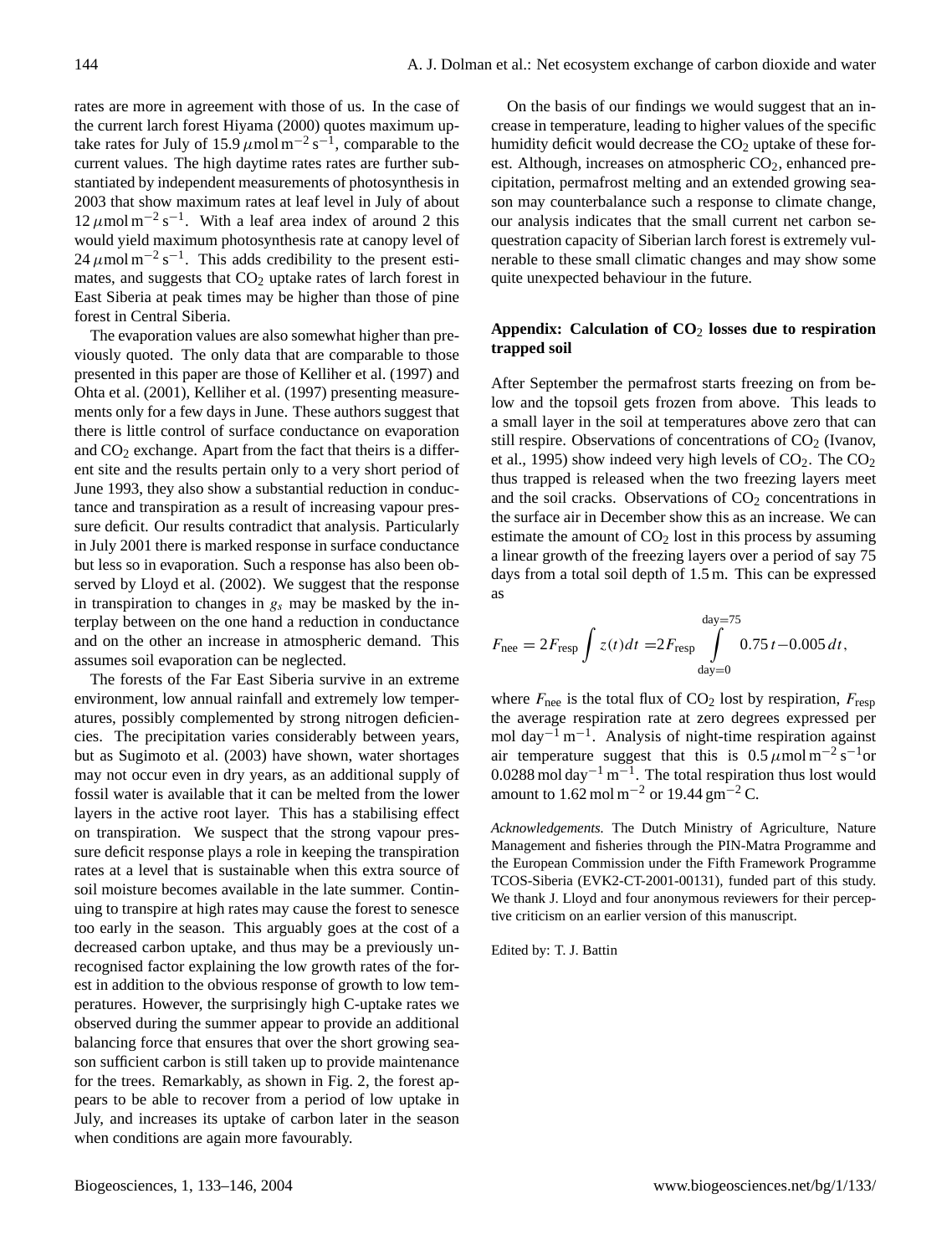#### **References**

- Aubinet, M., Grelle, A., Ibrom, A., Rannik, Ü., Moncrieff, J., Foken, T., Kowalski, A. S., Martin, P. H., Berbigier, P., Bernhofer, Ch., Clement, R., Elbers, J., Granier, A., Grünwald, T., Morgenstern, K., Pilegaard, K., Rebmann, C., Snijders, W., Valentini, R., and Vesala, T.: Estimates of the annual net carbon and water exchange of forests: The EuroFlux methodology, Adv. Ecol. Res., 30, 113–176, 2000.
- Ball, J. T., Woodrow, I. E., and Berry, J. A.: A model predicting stomatal conductance and its contribution to the control of photosynthesis under different environmental conditions, Progress in Photosynthesis Research: Proceedings of the Seventh International Congress on Photosynthesis, edited by: Biggins, J., Providence, Rhode Island, USA, 10–15 August 1986, Martinus Nijhoff Publishers, 4, 221–224, 1987.
- Bousquet, P., Ciais, P., Peylin, P., Ramonet, M., and Monfray, P.: Inverse modelling of annual atmospheric  $CO<sub>2</sub>$  sources and sinks, 1 Method and control inversion, J. Geophys. Res., 104, 26 161– 26 178, 1999.
- Buermann, W., Anderson, B., Tucker, C. J., Dickinson, R. E., Lucht, W., Potter, C. S., and Myneni, R. B.: Interannual covariability in Northern Hemisphere air temperatures and greenness associated with El Niño-Southern Oscillation and the Arctic oscillation, J. Geophys. Res., 108, D13, 4396, doi:10.1029/2002JD002630, 2003.
- Choudhury, B. I. and Monteith, J. L.: Implications of stomatal response to saturation deficit for the heat balance of vegetation, Agric. For. Meteorol., 36, 215–225, 1986.
- Dixon, R. K., Brown, S., Houghton, R. A., Solomon, A. M., Trexler, M. C., and Wisniewski, J.: Carbon pools and flux of global forest ecosystems, Science, 263, 185–190, 1994.
- Dolman, A. J., Moors, E. J., and Elbers, J. A.: Characteristics of the carbon uptake of a mid latitude pine forest on sandy soil, Agric. For. Meteorol., 111, 157–170, 2002.
- Dolman, A. J., Schulze, E.-D., and Valentini, R.: Analyzing carbon flux measurements, Science, 30, 916–917, 2003.
- Gash, J. H. C. and Dolman, A. J.: Sonic anemometer (co)sine response and flux measurement: I. The potential for (co)sine error to affect sonic anemometer-based flux measurements, Agric. For. Meteorol., 119, 195–207, 2003.
- Georgiadi, A. G. and Fukushima, Y.: Water and energy cycle in permafrost regions of Eastern Siberia, GAME publication 17, Research report of IAHS 6, Nagoya, 1999.
- Heimann, M.: The Eurosiberian carbonflux project, Tellus B, 54, 417–419, 2002.
- Hollinger, D. Y, Kelliher, F. M., Schulze, E.-D., Bauer, G., Arneth, A., Byersb, J. N., Hunt, J. E., McSevenyb, T. M., Kobak, K. I., Milukovae, I., Sogatcheve, A., Tatarinove, F., Varlargine, A., Ziegler, W., and Vygodskayae, N. N.: Forest-atmosphere carbon dioxide exchange in eastern Siberia, Agric. For. Meteorol., 90, 291–306, 1998.
- Hiyama, T., Ohta, T., Tanaka, H., and Fukushima, Y.: Flux observations in eastern Siberia, Proceedings of International workshop for advanced flux network and flux evaluation, Sapporo, NIES, 2000.
- Ivanov, B. I., Maximov, T. C. et al.:  $CO<sub>2</sub>$  emissions by conifers and leaf-bearing forest of Yakutia, Institute for Biological Problems of the Cryolithozone, Yakutsk, 1995.

Kaimal, J. C. and Finnigan, J. J.: Atmospheric Boundary layer flows

Their structure and measurement, Oxford, University Press, 304, 1994.

- Kelliher, F. M., Hollinger, D. Y., Schulze, E.-D., Vygodskaya, N. N., Byers, J. N., Hunt, J. E., McSeveny, T. M., Milukova, I., Sogatchev, A., Varlargin, A., Ziegler, W., Arneth, A., and Bauer, G.: Evaporation from an Eastern Siberian larch forest, Agric. For. Meteorol., 85, 135–147, 1997.
- Körner, C.: Slow in, Rapid out-Carbon Flux Studies and Kyoto Targets, Science, 300, 1242–1243, 2003.
- Lindroth, A., Grelle, A., and Morén, A.-S.: Long-term measurements of boreal forest carbon balance reveal large temperature sensitivity, Global Change Biology, 4, 443–450, 1998.
- Lloyd, J., Shibistova, O., Zolotoukhine, D., Kolle, O., Arneth, A., Wirth, C., Styles, L. M., Tchebakova, M., and Schulze, E.-D.: Seasonal and annual variations in the photosynthetic productivity and carbon balance of a central Siberian pine forest, Tellus B, 54, 590–610, 2002.
- Lucht, W., Prentice, I. C., Myneni, R. B., Sitch, S., Friedlingstein, P., Cramer, W., Bousquet, P., Buermann, W., and Smith, B.: Climatic control of the high-latitude vegetation greening trend and Pinatubo effect, Science, 296, 1687–1689, 2002.
- Ohta, T., Hiyama, T., Tanaka, H., Kuwada, T., Maximov, T. C., Ohata, T., and Fukushima, Y.: Seasonal variation in the energy and water exchanges above and below a larch forest in eastern Siberia, Hydrol. Process., 15, 1459–1476, 2001.
- Ohta, T., Hiyama, T., Tanaka, H., Kuwada, T., Maximov, T. C., Ohata, T., and Fukushima, Y.: Hydro-meteorological Data at Larch Forest of Spasskaya Pad. in Dataset for Water and Energy Cycle in Siberia (Version 1), GAME-Siberia and Frontier Observational Research System for Global Change, 2003.
- Rödenbeck, C., Houweling, S., Gloor, M., and Heimann, M.:  $CO<sub>2</sub>$ flux history 1982–2001 inferred from atmospheric data using a global inversion of atmospheric transport, Atmos. Chem. Phys. Discuss., 3, 2575–2659, 2003.
- Röser, C., Montagnani, L., Schulze, E.-D., Mollicone, D., Kolle, O., Meroni, D., Papale, D., Marchesini, L. B., Frederici, S., and Valentini, R.: CO<sub>2</sub> exchange rates of three differently structured stands in Central Siberia during one vegetation period, Tellus, 54, 5, 631–642, 2002.
- Schulze E.-D., Lloyd, J., Kelliher, F. M., Wirth, C., Rebmann, C., Lühker, B., Mund, M., Knohl, A., Milyukova, I. M., Schulze, W., Ziegler, W., Varlagin, A., Sogachev, A. F., Valentini, R., Dore, S., Grigoriev, S., Kolle, O., Panfyorov, M. I., Tchebakova, N., and Vygodskaya, N. N.: Productivity of forests in the Eurosiberian boreal forest region and their potential to act as a carbon sink- a synthesis, Glob. Change Biol., 5, 703–722, 1999.
- Serreze, M. C., Walsh, J. E., Chapin III, F. S., Osterkamp, T., Dyurgerov, M., Romanovsky, V., Oechel, W. C., Morison, J., Zhang, T., and Barry, R. G.: Observational Evidence of Recent Change in the Northern High-Latitude Environment, Climatic Change, 46, 159–207, 2000.
- Shvidenko, A.: Nilsson: What do we know about the Siberian forests?, Ambio, 23, 396–404, 1994.
- Sugimoto, A., Naito, D., Yanagisawa, N., Ichiyanagi, K., Kurita, N., Kubota, J. Kotake, T., Ohata T., Maximov, T. C., and Fedorov A. N.: Characteristics of soil moisture in permafrost observed in East Siberian taiga with stable isotopes of water, Hydrol. Proc., 17, 1073–1092, 2003.